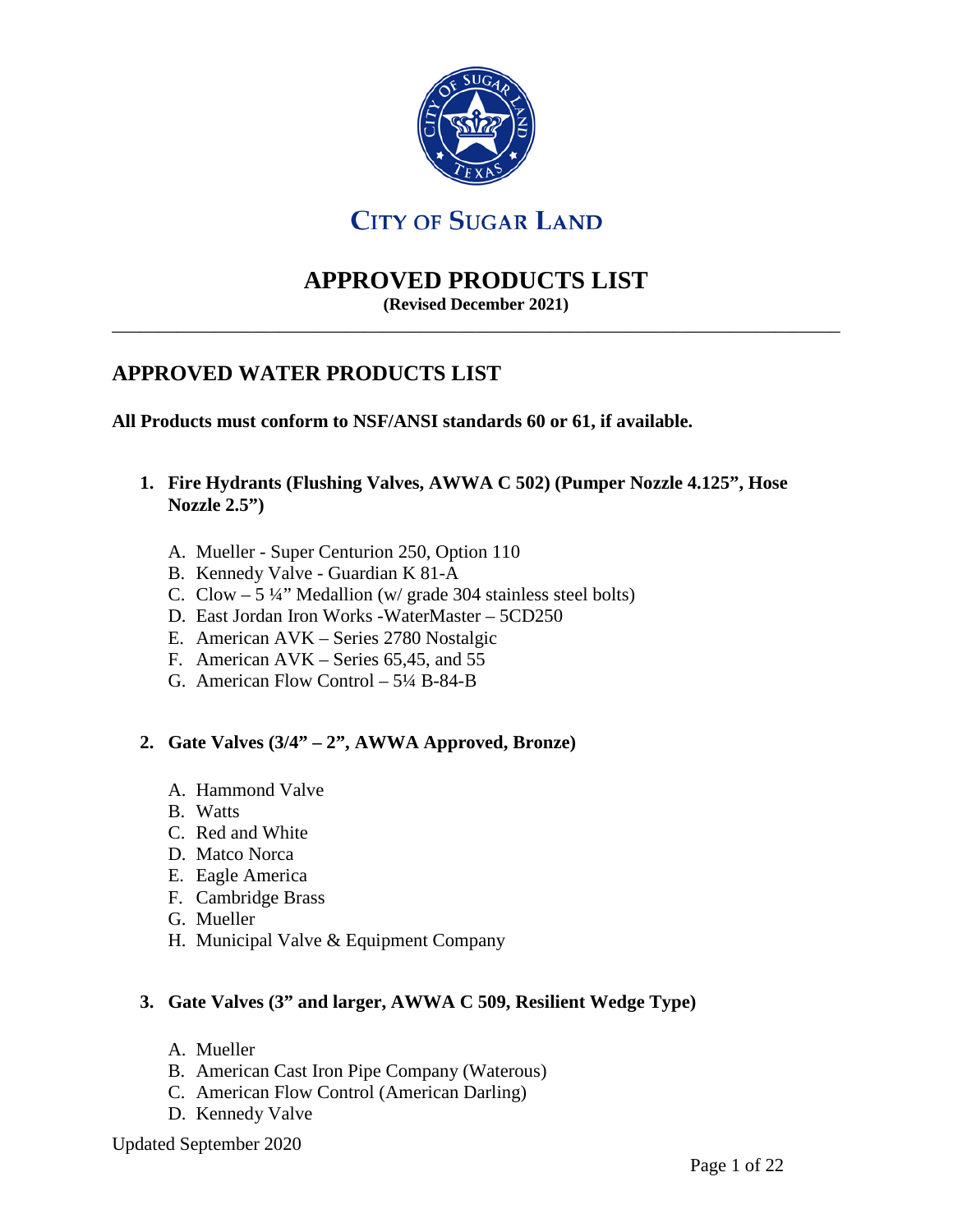- E. M & H Valve Company
- F. US Pipe-Valve & Hydrant Division
- G. Clow Product Reinstated 11/2011
- H. EJ Flowmaster® Resilient Wedge Gate Valve. (MAY 2020).

#### **4. Butterfly Valves (16-inch and Lager)**

- A. Pratt
- B. Crispin Valve
- C. Municipal Valve & Equipment Company

#### **5. PVC Pipe (AWWA C 900, C 905, C909)**

A. All manufacturers compliant with AWWA and/or ASTM standards.

#### **6. Restraint Joint Pipe**

- A. CertainTeed Certa-Lok C905/RJ Certa-Lok
- B. APS Casing Spacer and Insulators
- C. EBAA Iron Inc Mega Stop 5000 Series (SEP 2020)

#### **7. Ductile Iron Fittings for C 900, C 905 or C 909 Pipe (AWWA C110, C153 or C151)**

- A. All manufacturers compliant with AWWA and/or ASTM standards.
	- 1. SIP Industries
	- 2. Star Pipe DI Compact MJ Fittings 2"-64"
	- 3. Sigma Corp DI Compact MJ Fittings 2"-64"
	- 4. Sigma Corp DI Compact Flanged Fittings 2"-64"
	- 5. Smith Blair Camlock 111 4"-24"

#### **8. Pipe & Fitting Restraints**

- A. EBAA Iron Inc. Megalug Series
- B. Star Pipe Pipe Restraints Stargrip Series 1100 for PVC
- C. Star Pipe PVC Stargrip Series 4000 MJ Wedge Restraint
- D. Smith Blair Camlock 111 4"-24"
- E. Sigma One-Lock Series SLCE for PVC Pipe
- F. Sigma One-Lock Series SLDE for Ductile Iron Pipe
- G. SIP Industries EZ Grip Joint Restraint for PVC Pipe
- H. Star Pipe Ductile Iron Mechanical Wedge Restraint Joint
- I. RTC Flange Adaptor RCT DI C900
- J. RTC Flex-Tite Bends (90, 45, 22.5, 11.25)
- K. RTC Flex-Tite Tees/Reducing Tees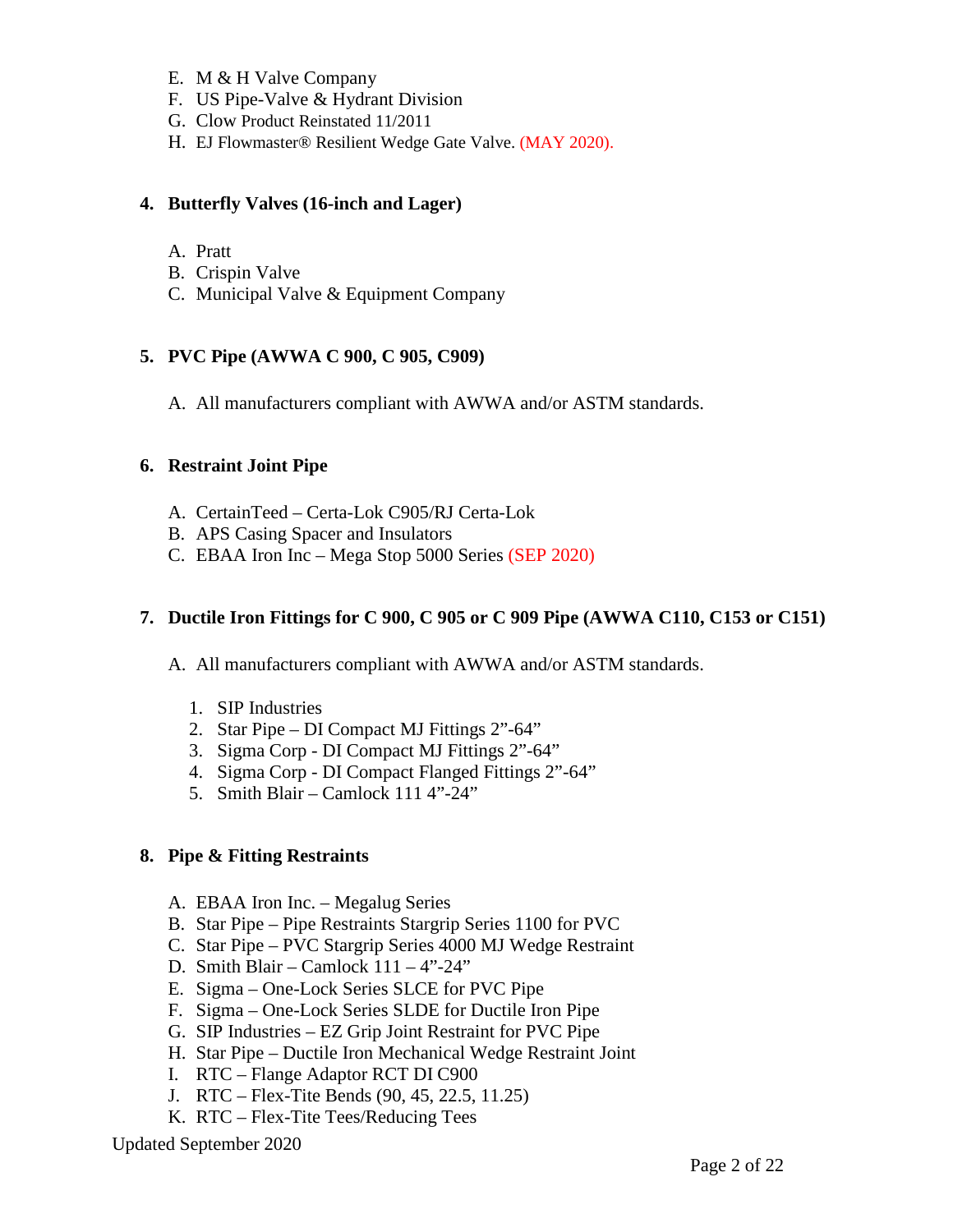- L. RTC Flex-Tite Reducers/Wyes
- M. RTC Flex-Tite Caps
- N. RTC Flex-Tite Tees
- O. Romac Alpha Joint (JUN 2021)

# **9. Steel Pipe (AWWA C 200, TCEQ, NSF 61)**

A. All manufacturers compliant with AWWA, NSF 61 and/or ASTM standards.

# **10. Steel Pipe Coatings, Exterior (AWWA C 203, TCEQ, NSF 61)**

A. All manufacturers compliant with AWWA, NSF 61 and/or ASTM standards.

# **11. Steel Pipe Coatings, Interior (AWWA C 210, D 102, TCEQ, NSF 61)**

A. All manufacturers compliant with AWWA, NSF 61 and/or ASTM standards. Bituminous interior coatings are not allowed.

# **12. Curb Stop - (1" - 2", Ball Valve, Full Port, 360 turn, Locking Wing, Pack Joint CTS O.D. tubing x FIP)**

- A. Ford Meter Box Company BF43
	- 1. 1" B43-444-WR-NL (DEC 2021)
	- 2. 1 ½" BF43-666-WR-NL (DEC 2021)
	- 3. 2" BF43-777-NL (DEC 2021)
- B. Jones Brand (James Jones)
- C. A.Y. McDonald
- D. Cambridge Brass
- E. Mueller P25008
	- 1. 1" P25008-330N (DEC 2021)
	- 2.  $1\frac{1}{2}$  P25008-500N (DEC 2021)
	- 3. 2" P25008-550N (DEC 2021)

# **13. Curb Stop - (3/4", Ball Valve, Full Port, 360 turn, Locking Wing, FIP x FIP)**

- A. Ford Meter Box Company B11-333WR-NL (DEC 2021)
- B. Cambridge
- C. Mueller B2020 -3250N (DEC 2021)

# **14. Compression Coupling (1"-2", Pack Joint for CTS O.D. tubing connections)**

- A. Cambridge
- B. Ford Meter Box Company

Updated September 2020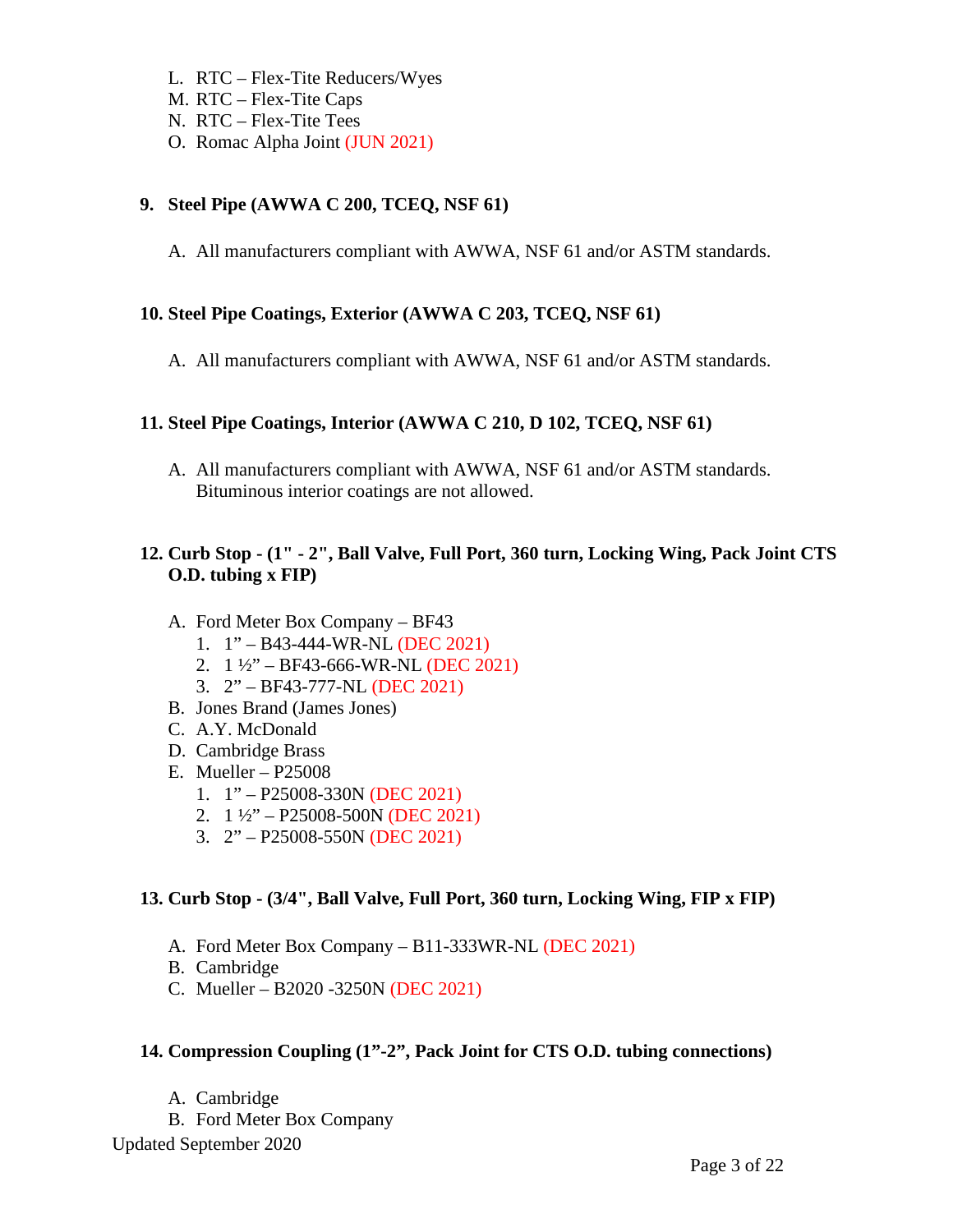#### C. Mueller

## **15. NOT USED**

#### **16. Corporation Stop – Bronze**

- A. Ford Meter Box Company F1000
	- 1. 1" FB1000-4-NL (DEC 2021)
	- 2. 1 ½" FB1000-6-NL (DEC 2021)
	- 3. 2" FB1000-7-NL (DEC 2021)
- B. Mueller 1 1" P25170-3330N (DEC 2021)
	- 2.  $1\frac{1}{2}$  P24335-3500N (DEC 2021)
	- 3. 2" P24335-550N (DEC 2021)
- C. Jones Product (James Jones)
- D. McDonald
- E. Cambridge

#### **17. Service Saddle – Single Wide-Band Strap, Stainless Steel, Epoxy Coated Saddle**

- A. Romac  $101NS (2' 12'')$  or pre-approved equal (MAY 2020)
- B. Ford Meter Box Company
- C. Mueller Company
- D. Jones Product (James Jones)
- E. McDonald
- F. JCM Industries Inc
- G. Pipeline Products Incorporate (Power Seal)
- H. Dresser
- I. Smith & Blair

#### **18. Service Saddle - Single Wide-Band Strap, Stainless Steel, Epoxy Coated Saddle**

A. Romac  $202NS (16" – 30")$  or pre-approved equal  $(MAY 2020)$ 

#### **19. Water Meters (AWWA Approved) –** (DEC 2021)

- A. Neptune
	- 1. 5/8" x ¾" –Model T10
	- 2. 1" Model T10
	- 3. 1 ½" Model T10
	- 4. 2" Model T10
	- 5. 1 ½" HP Turbine
	- 6. 2" HP Turbine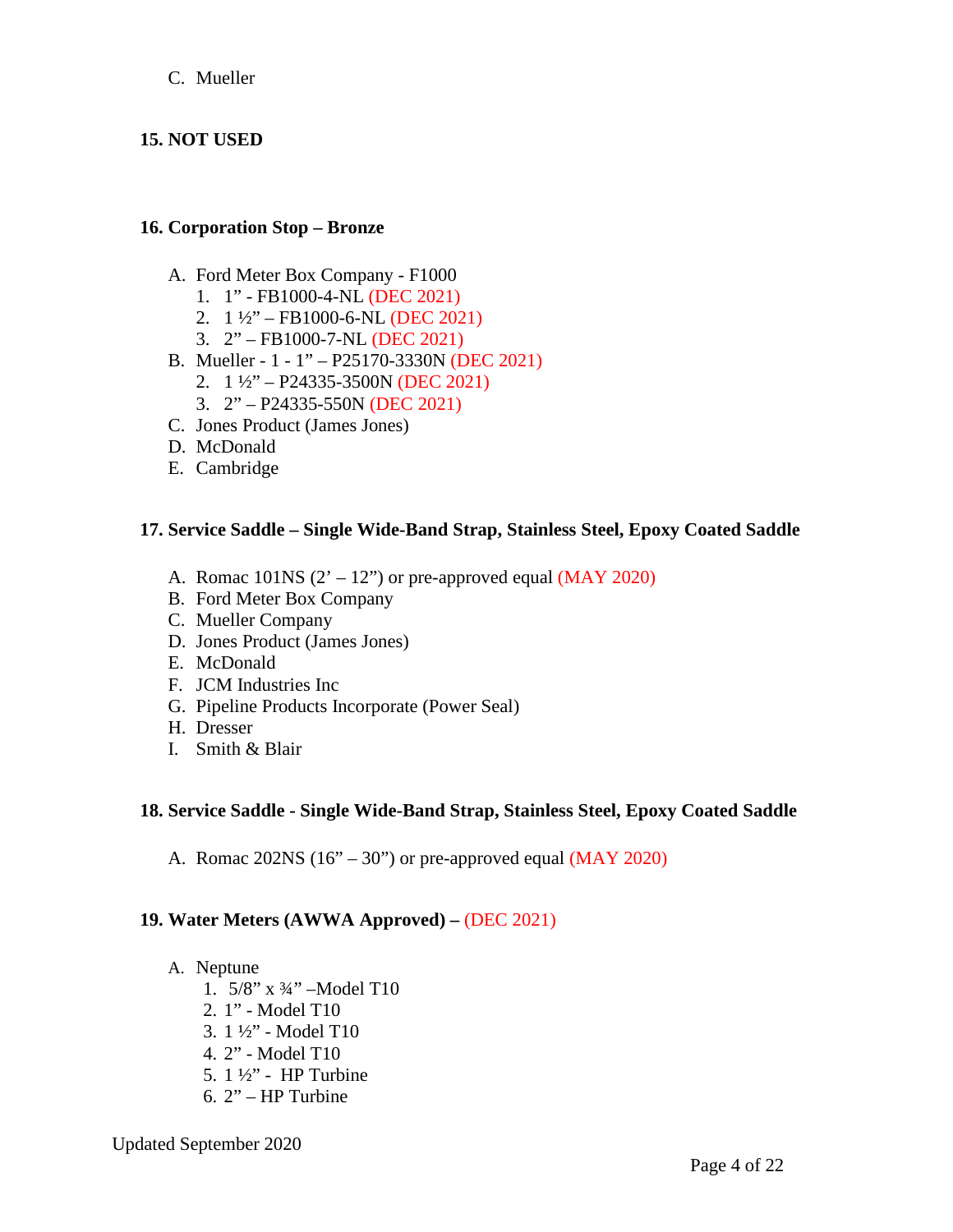- B. Badger
	- 1. 5/8" Recordall Model 25
	- 2. 1" Recordall Model 55
	- 3. 1.5" Recordall Model 120
	- 4. 1.5" turbine Recordall Model T-160
	- 5. 2" Recordall Model 170
	- 6. 2" turbine Recordall Model T-200

### **20. Service Tubing (1"- 2" Type "K" Annealed, Seamless Copper Tubing, AWWA B 88)**

- A. Cerro Flow Products
- B. Great Lakes Copper Inc. (Formerly Wolverine Tube)
- C. Mueller Industries Inc. (Mueller-Streamline)
- D. Holstad

## **21. Service Tubing (1" - 2" Polyethylene Tubing) (ASTM D3350, ASTM D2239 and NSF-14)**

A. Endot Industries (Endopure Pure Virgin Polyethylene)

#### **22. Air Release Valve, 2"**

- A. APCO No. 200
- B. GA Industries Fig. 2-AR
- C. Val-matic, 2"
- D. ARI Model D-040, D-040-C, D-060-C HF, D-062HF
- E. Crispin Valve PL, AR, UL Series (7/20)

#### **23. Combination Air Valves (Air Release-Air/Vacuum)**

- A. APCO 145-C
- B. Crispin Valve C Series
- C. H-TEC Model 986 (Stainless) 2"-6"

#### **24. Meter Boxes**

- A. Plastic
	- 1. DFW Plastic Inc.
		- a. DFW1300.12.1 (DEC 2021)
		- b. DFW1300.12.1T (DEC 2021)
		- c. DFW1600.12.1 (DEC 2021)
		- d. DFW1600.12.1T (DEC 2021)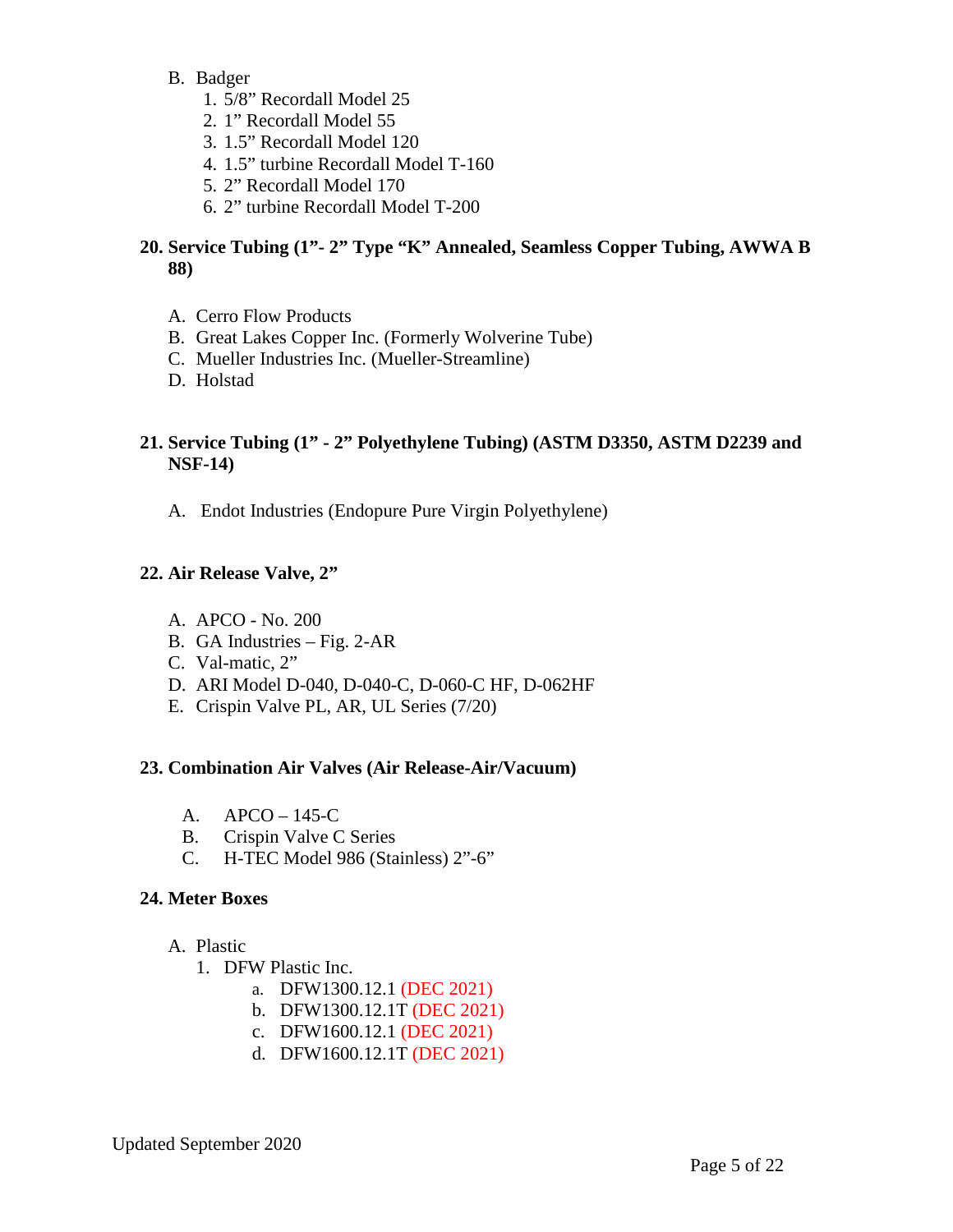## **25. Pipe Casing Spacers & End Seals for Bored Crossings**

- A. Pipeline Seal and Insulator (PSI)
- B. GPT Industries Ranger II Series (SEP 2020)

#### **26. Tapping Sleeves & Valves**

- A. Tapping Sleeves All Stainless Steel w/ Full Circumference Gasket
	- 1. JCM Stainless Steel Tapping Sleeve 432 & 462
	- 2.Ford Meter Box Company
	- 3. TPS 4" 16" (7/2015)
- B. Tapping Valve
	- 1. All Approved Gate Valve Manufacturers in Section 3
	- 2. East Jordan Iron Works 2" 16"

#### **27. Automatic Flushing Station**

- A. Automatic Flushing Valve.
	- 1. Kupferle Eclipse #9800WC (MAY 2020).
	- 2. Hydro-Guard HG-2 High Profile Direct Discharge Unit. (MAY 2020)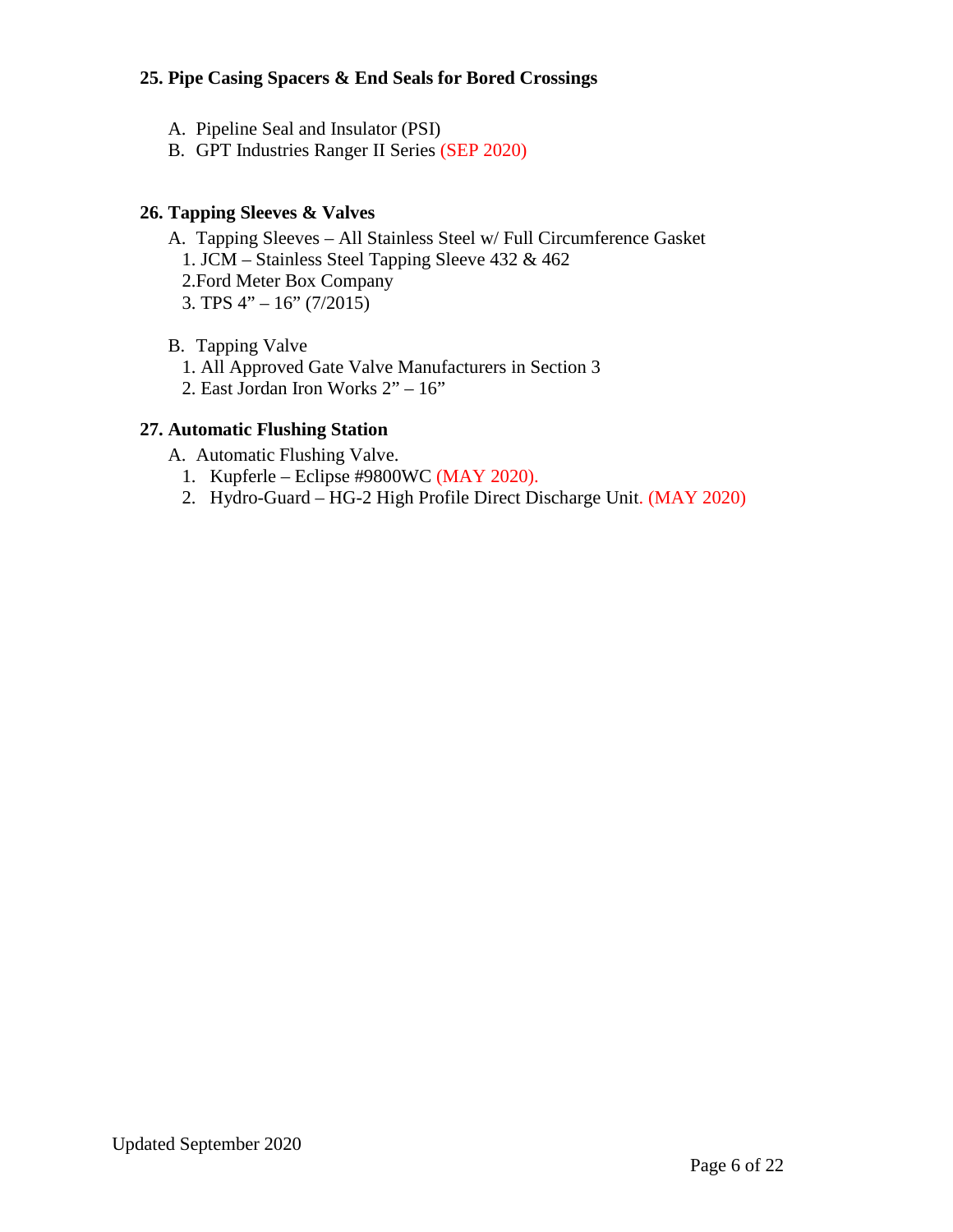# **APPROVED SANITARY SEWER PRODUCTS LIST**

## **1. Gravity Flow Pipes -- Fusible C900/C905/PVC (All manufactures meeting the following specifications)**

- A. PVC, 12" and smaller to max. depth of 12' SDR 26, min. 160 PSI rating, ASTM D 2241 pipe, D3212 joint with F477 rubber gasket, F679 fittings
- B. PVC, 12" and smaller exceeding 12' in depth AWWA C 900, DR 18, Class 150 pipe, joined per ASTM 3139 with F477 rubber gasket
- C. PVC, Larger than 12" and smaller than 24" to max. depth of 12' DR 25, min. 165 PSI rating, D3212 joint with F477 rubber gasket
- D. PVC, Larger than 12" and smaller than 24" exceeding 12' in depth AWWA C 905, DR 18, Class 235 pipe, joined per ASTM 3139 with F477 rubber gasket
- E. PVC, 24" and larger at all depths AWWA C 905, DR 18, Class 235 pipe, joined per ASTM 3139 with F477 rubber gasket
- F. Fiberglass Reinforced Polyester (FRP) sewer pipe (Transmission only No service leads allowed) – ASTM D 3262, ASTM D 3517, ASTM 3754 or AWWA C 950 – Depths per Manufacturers Recommendations.
- G. ADS SaniTite HP, Single/Double Wall 6"-30" (Suspending Pending TCEQ Approval)
- H. ADS SaniTite HP, Triple Wall 30"-60" (Suspending Pending TCEQ Approval)

# **2. Force Mains-- Fusible C900/C905/PVC (All manufactures meeting the following specifications)**

- A. PVC, 12" and smaller at all depths AWWA C 900, DR 18, Class 150 pipe, joined per ASTM 3139 with F477 rubber gasket
- B. PVC, Larger than 12" at all depths AWWA C 905, DR 18, Class 235 pipe, joined per ASTM 3139 with F477 rubber gasket
- C. Fiberglass Reinforced Polyester (FRP) sewer pipe ASTM D 3517, ASTM 3754 or AWWA C 950 – Depths per Manufacturers Recommendations

#### **3. Ductile Iron Fittings for C 900, C 905 Pipe (AWWA C 110, AWWA C 153)**

A. All manufacturers compliant with AWWA and/or ASTM standards.

#### **4. PVC Drainage Pattern Fittings for SDR 26 and DR 25 Pipe (ASTM D 3034)**

- A. GPK
- B. JM Eagle
- C. Vassallo
- D. Plastic Trends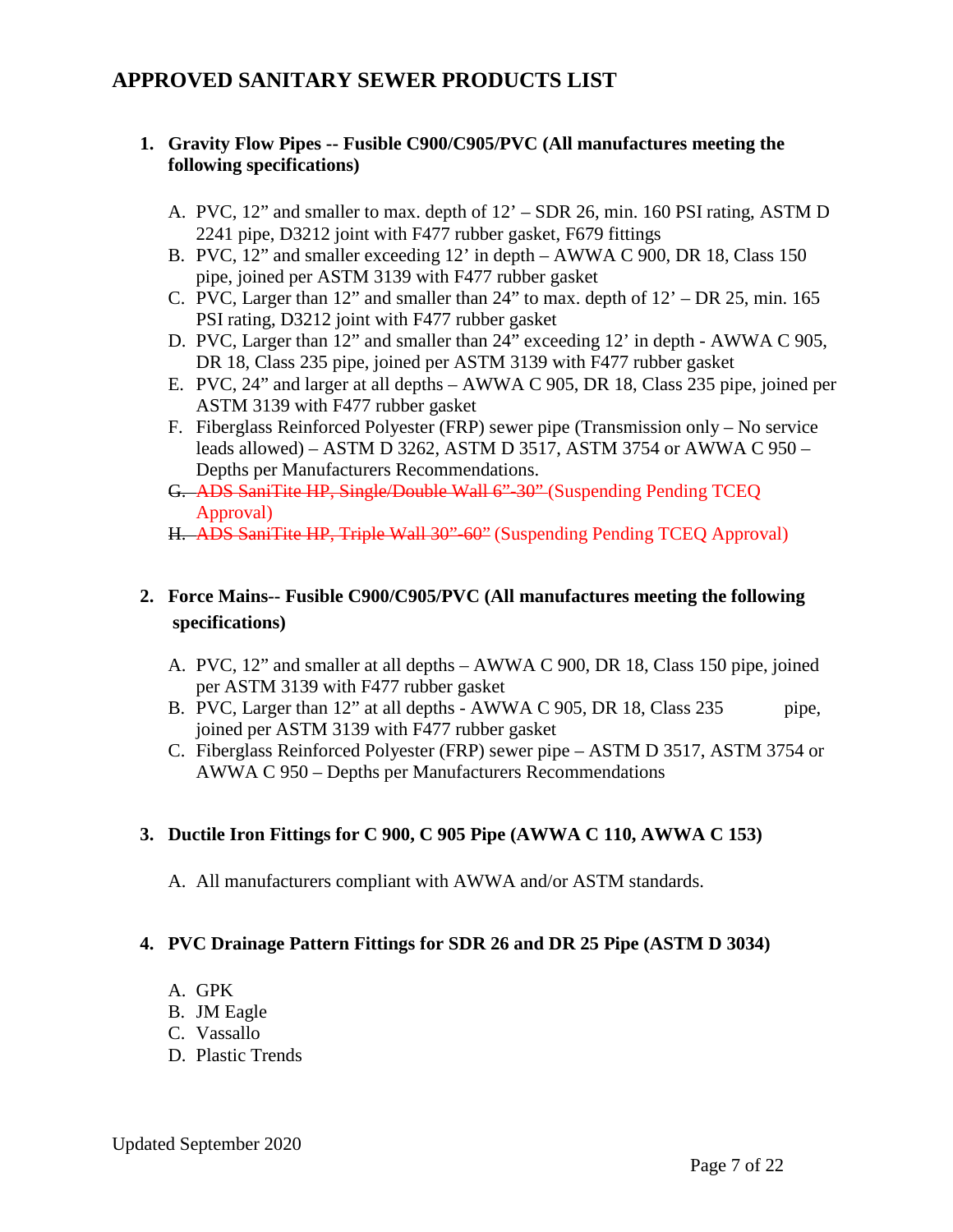## **5. Pipe Connectors / Adapters / Flexible Couplings**

- A. Fernco Inc.
- B. Indiana Seal
- C. Flow Control
- D. Flow Seal
- E. DFW

# **6. Manhole & Lift Station Coatings (Reformatted to Address Various Applications)**

- A. New Manhole Installations H2S Corrosion Prevention
	- 1. IPA Systems (Ipagard Epoxy)
	- 2.Thane Coat FE 100
	- 3.Polyurea Coatings and Linings Industry (Polyurea)
	- 4.Aquatapoxy A-6
	- 5.Tnemec Series 66 epoxy coating
	- 6.Aegis Coating Technologies epoxy coating
	- 7.Lotus Chemicals epoxy coating
	- 8.Raven 405
	- 9. Quadex Structure Guard Epoxy

## B. Manhole Rehabilitation –Inflow/Infiltration Only

- 1.Quadex Aluminaliner calcium aluminate sewer rehabilitation mortar (min. 1"/ max. 3" thickness)
- 2. Strong Seal MS-2
- 3.Kernos Sewpercoat
- 4.Standard Cement Reliner MSP or Maximum CA Cement
- 5.ECO Cast GeoSpray

# C. Manhole Rehabilitation – H2S Corrosion & Inflow/Infiltration

- 1. Kernos Sewpercoat
- 2. Standard Cement Reliner MSP or Maximum CA Cement w/ Standard Shield Epoxy (Acropoxy 4582)
- 3. Quadex Aluminaliner calcium aluminate sewer rehabilitation mortar (min. 1"/ max. 3" thickness) w/ Quadex Structure Guard Expoxy or Raven 405
- D. New Lift Station Wet Well Installation
	- 1. Standard Cement Materials, Inc (Acropoxy 4582 epoxy coating)
	- 2. Poly-Triplex Technologies, Inc. (Poly-Triplex Liner System)
	- 3. Kernos Sewpercoat
	- 4. Raven 405 Epoxy
	- 5. Quadex Structure Guard Epoxy
- E. Lift Station Wet Well Rehabilitation
	- 1. Kernos Sewpercoat
	- 2. Standard Cement Reliner MSP or Maximum CA Cement w/Standard Shield Epoxy (Acropoxy 4582)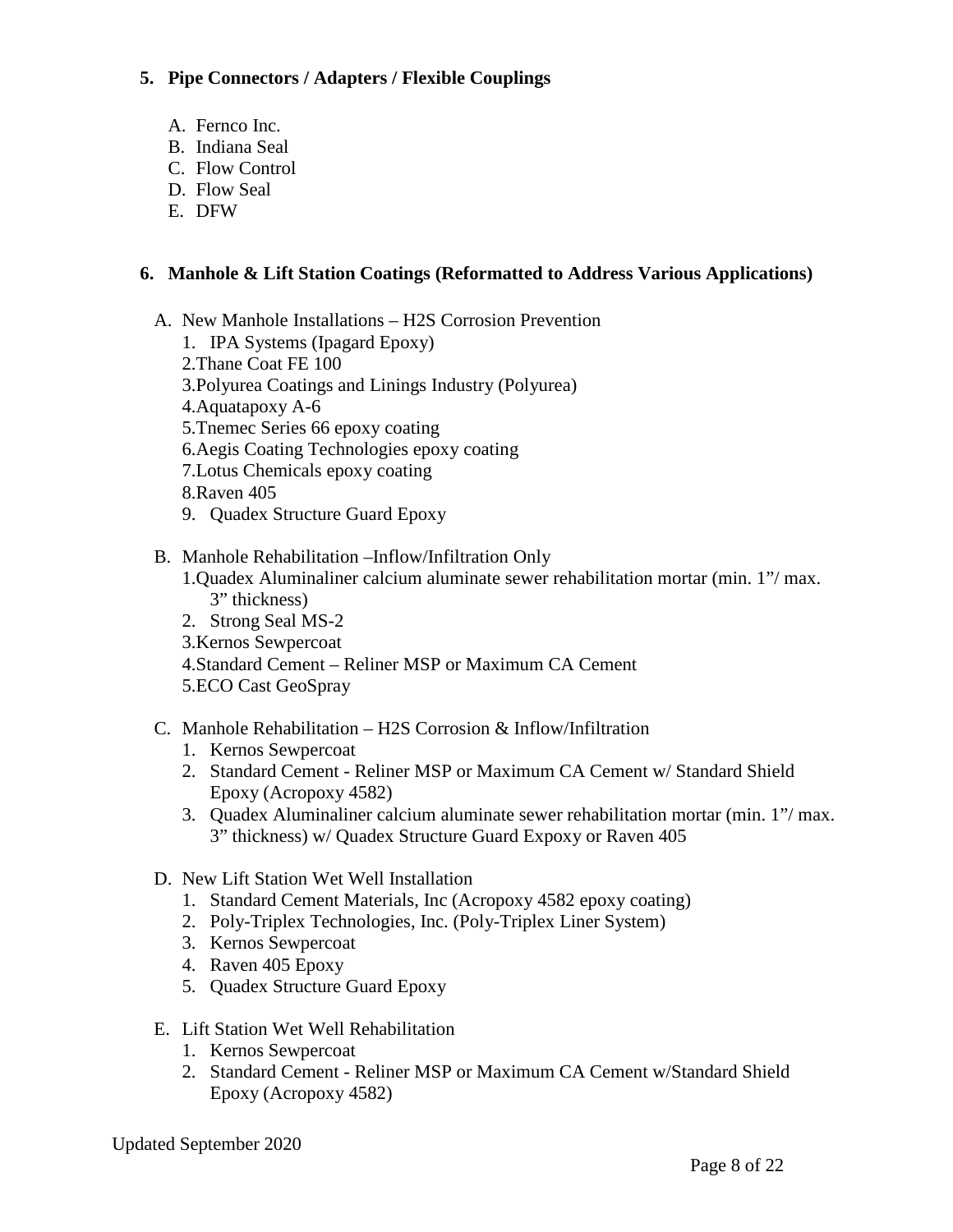**3.** Quadex Aluminaliner calcium aluminate sewer rehabilitation mortar (min. 1"/ max. 3" thickness) w/ Quadex Structure Guard Epoxy

## **7. Lift Station Submersible Pumps**

- A. Flyght
- B. ABS
- C. Gorman Rupp
- D. Hydromatic (SEP 2020)

#### **8. Lift Station Dry Pit Pumps**

- A. Crown
- B. Gorman-Rupp
- C. PACO

#### **9. Lift Station Plug Valves**

- A. Pratt
- B. Crispin Valve
- C. Kennedy (SEP 2020)
- D. Mueller (SEP 2020)
- E. Municipal Valve & Equipment Company

#### **10. Check Valve**

- A. Stockman
- B. Watts
- C. Sepco
- D. Mission
- E. Val-matic
- F. Crispin Valve
- G. Municipal Valve & Equipment Company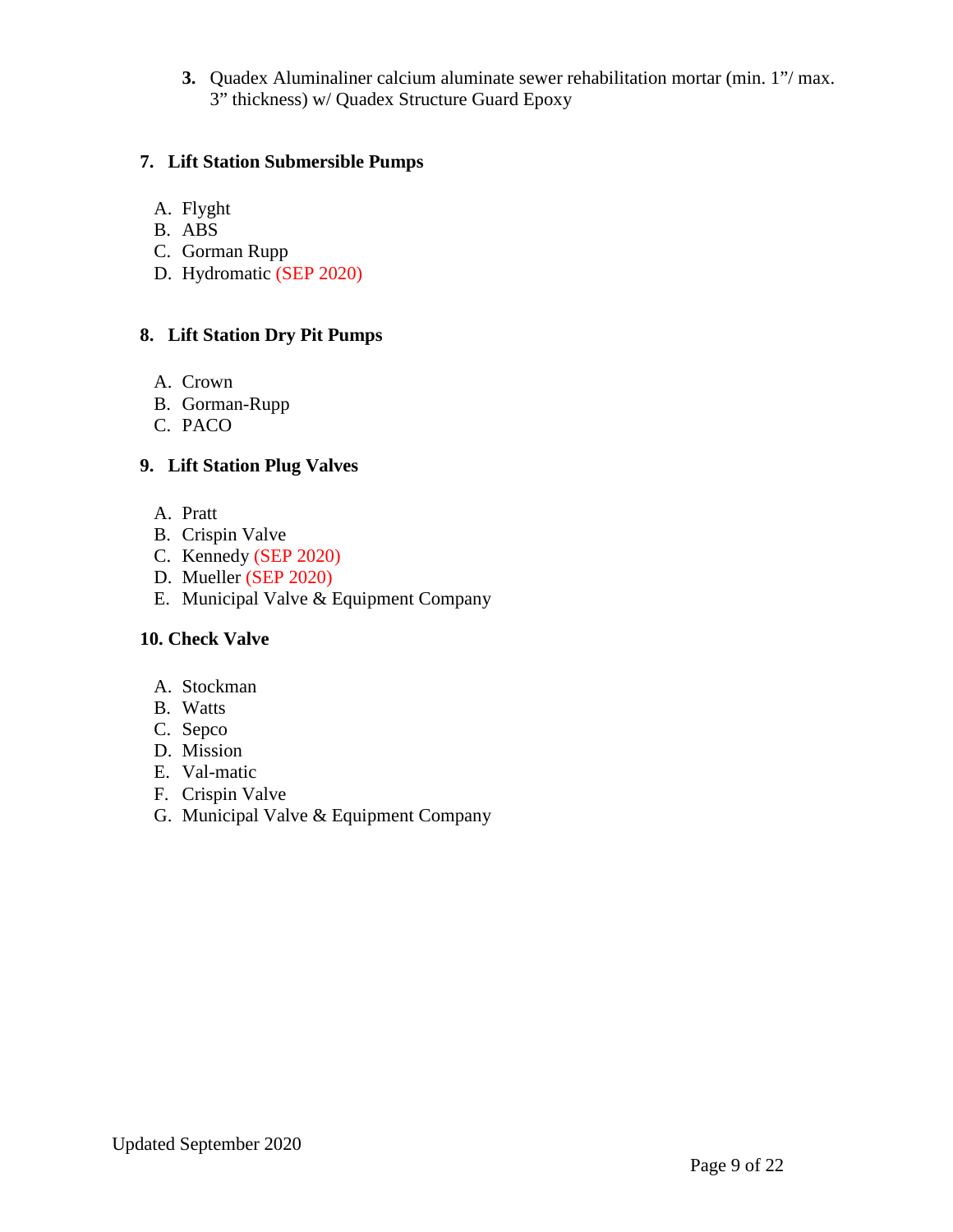# **11. Lift Station Control Panels – Various Manufacturers Motor Control Components as Follows:**

# **Duplex Controller**

| <b>QTY</b>                   | PART NUMBER            | DESCRIPTION                                                         |
|------------------------------|------------------------|---------------------------------------------------------------------|
| 1                            | A48H3612SSLP           | Enclosure Nema 4X 48x36x12 Stainless Steel, Hoffman (OR EQUIVALENT) |
| 1                            | A48P36                 | Backplane, Hoffman                                                  |
| 1                            | Shof.1 Made            | Inner Door Painted Medium Blue                                      |
| 1                            | 63133                  | Power Distribution Block, Gould-Shawmut                             |
| 1                            | 63131                  | Power Distribution Block, Gould-Shawmut                             |
| 1                            | 30323                  | 3-Pole Fuse Block, Gould-Shawmut                                    |
| 3                            | DFC3M                  | Safety Fuse Puller, Gould-Shawmut                                   |
| $\mathbf{1}$                 | Q08-16L100F            | 8-Space Lightning Panel, Sq. D                                      |
| 1                            | PK7-GTA                | Ground Bar Kit, Sq. D                                               |
| 1                            | 00230                  | 2-Pole Circuit Breaker, Sq. D                                       |
| 6                            | 00120                  | Single-Pole Circuit Breaker, Sq. D                                  |
| 1                            | PBD-230-ALE            | Phase Monitor Relay, Diversified                                    |
| 1                            | ARB-120-AEA            | 2-Pump Alternator, Diversified                                      |
| 2                            | HJL36030-71M           | Motor Circuit Protector, Sq. D                                      |
| 2                            | 8536SC03V02S           | Starters Nema Size 1, Sq. D                                         |
| 2                            | S04                    | Overload Module, Sq. D                                              |
| $\mathbf{2}$                 | 9066 RA1               | Starter Reset Pushbutton, Sq. D                                     |
| 11                           | RR3-PUL-120VAC         | Blade Base Relays 120V, Idee                                        |
| 2                            | RR2-PUL-24VAC          | Pin Base Relay 24VAC, Idee                                          |
| 16                           | <b>SR3B05</b>          | Blade Base Relay, Idee                                              |
| 2                            | SR3P06                 | Pin Base Relay, Idee                                                |
| 3                            | SR2P06                 | Pin Base Relay, Idee                                                |
| 4                            | RTE-B1AF20             | Time Delay Relays with Sockets, Idee                                |
| 1                            | EDAW-N1-E1-02-TO       | Pressure Switch, Mercoid                                            |
| 2                            | HR10WB3                | Air Compressor, Ingram                                              |
| 1                            | MPL-502                | Air Switch, Micromatic                                              |
| 2                            | 2963860                | Single receptacle, Phoenix Contact                                  |
| AR                           |                        | Miscellaneous Fittings and piping for pressure switch               |
| $\mathbf{1}$                 | 010100C1               | Heater 50W 120V, Watlow                                             |
| 1                            | FLZ520                 | Thermostat, Pfannenberg                                             |
| $\overline{\mathbf{c}}$      | 635G                   | Elasped Time Meter, Cramer                                          |
| 2                            | 9001 KS43B             | Hand/Off/Auto Switch, Sq. D                                         |
| 2                            | KN260                  | Legend Plate, Sq. D                                                 |
| $\overline{\mathcal{L}}$     | 9001 KS11B             | 2-Position Switch, Sq. D                                            |
| 4                            | 9001 KR1U              | Pushbutton, Sq. D                                                   |
| 3                            | 9001KA1                | Contact Blocks for Switches and Pushbuttons, Sq. D                  |
| 5                            | 9001KA2                | Contact Blocks for Switches and Pushbuttons, Sq. D                  |
| 3                            | 9001KA3                | Contact Blocks for Switches and Pushbuttons, Sq. D.                 |
| 7                            | ALD29911NR120V         | Push-To-Test Pilot Light 30MM Full Voltage, Idee                    |
| 3                            | ALD29911NA120V         | Push-To-Test Pilot Light 30MM Full Voltage, Idee                    |
| $\sqrt{2}$                   | ALD29911NG120V         | Push-To-Test Pilot Light 30MM Full Voltage, Idee                    |
| 1                            | 7599-1                 | GFCI, Leviton                                                       |
| $\mathbf{1}$                 | 52R-N5-40W             | Rotating Alarm Beacon, Edwards                                      |
| $\mathbf{1}$                 | 504-120                | Alarm Bell, Federal Signal Vibratone                                |
| 1                            | LA303                  | Lightning Protector 480V, Delta                                     |
| 1                            | <b>CA603R</b>          | Surge Protector 480V, Delta                                         |
| $\mathfrak{2}$               | 9421LJ4                | Door Operator, Sq. D                                                |
| $\overline{c}$               | 9421LH3<br>9070T1OOD23 | Door Operator Handle, Sq. D<br>Transformer 120-24V 100VA, Sg, D     |
| $\mathbf{1}$                 | 9070SF25A              | Transformer Fuse Kit, Sq. D                                         |
| $\mathbf{1}$<br>$\mathbf{1}$ | SDP06-24-100T          | Power Supply, Sola                                                  |
| 56                           | UT6                    | Terminals, Phoenix Contact                                          |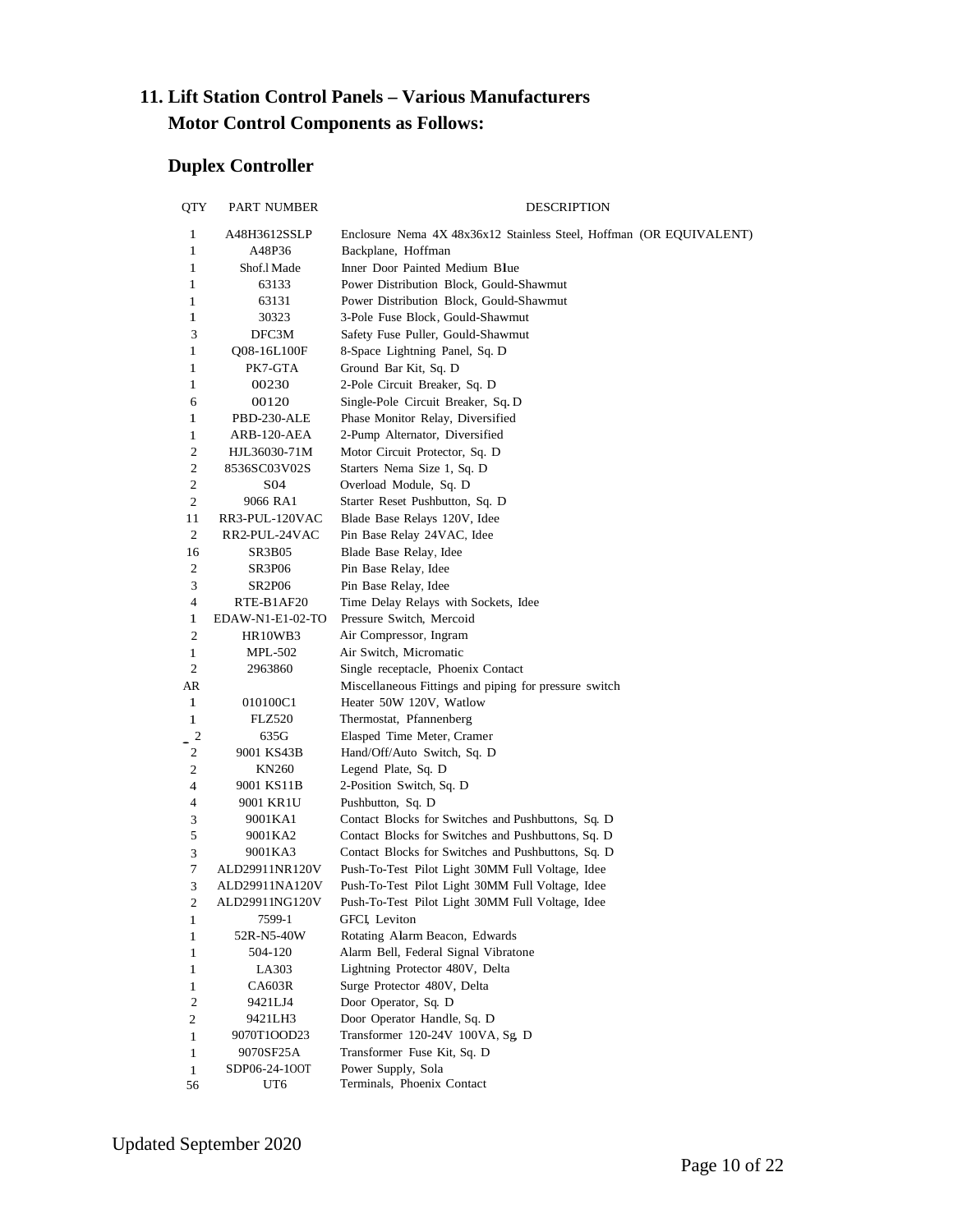#### **SHIPPED SEPARATELY**

#### **SUPPLIED BY VENDOR**

|               |                  | Mini Cas Relay, Flygt       |
|---------------|------------------|-----------------------------|
| $\mathcal{D}$ |                  | <b>Float Relay Switches</b> |
|               | <b>SHOP MADE</b> | PVC Air Cell                |

#### **TRIPLEX LIFT STATION**

| <b>QTY</b> | <b>PART NUMBER</b> | <b>DESCRIPTION</b>                                    |
|------------|--------------------|-------------------------------------------------------|
| 1          | <b>SHOP MADE</b>   | <b>Inner Door Painted Medium Blue</b>                 |
| 1          | 63133              | Power Distribution Block, Ferraz Shawmut              |
| 1          | 63131              | Power Distribution Block, Ferraz Shawmut              |
| 1          | 30323              | 3-Pole Circuit Breaker, Sq. D                         |
| 3          | DFC3M              | Safety Fuse Puller, Ferraz Shawmut                    |
| 1          | Q08-16L100F        | 8-Space Lightning Panel, Sq. D                        |
| 1          | PK7-GTA            | Ground Bar Kit, Sq. D                                 |
| 1          | 00230              | 2-Pole Circuit Breaker, Sq. D                         |
| 6          | 00120              | Single-Pole Circuit Breaker, Sq. D                    |
| 1          | PBD-230-ALE        | Phase Monitor Relay, Diversified                      |
| 2          | ARA-120-AHE        | 3-Pumps Alternator, Diversified                       |
| 3          | HJL36100M73        | Motor Circuit Protector, Sq. D                        |
| 3          | 8536SC03V02S       | Starters Nema Size 1, Sq. D                           |
| 2          | S <sub>04</sub>    | Overload Module, Sq. D                                |
| 2          | 9066 RA1           | Starter Reset Pushbutton, Sq. D                       |
| 14         | RR3-PUL-120VAC     | Blade Base Relays 120V, Idee                          |
| 16         | <b>SR3B05</b>      | Blade Base Relay, Idee                                |
| 2          | <b>SR3P06</b>      | Pin Base Relay, Idee                                  |
| 3          | <b>SR2P06</b>      | Pin Base Relay, Idee                                  |
| 3          | RTE-B1AF20         | Time Delay Relay with Sockets, Idee                   |
| 2          | EDAW-N1-E1-02-TO   | Pressure Switch, Mercoid                              |
| 2          | HR10WB3            | Air Compressor, Ingram                                |
| 1          | <b>MPL-502</b>     | Air Switch, Micromatic                                |
| 2          | 2963860            | Single Receptacle, Phoenix Contact                    |
| AR         |                    | Miscellaneous Fittings and Piping for Pressure Switch |
| 1          | 010100C1           | Heater SOW 1OV, Watlow                                |
| 1          | <b>FLZ520</b>      | Thermostat, Pfannenberg                               |
| 3          | 635G               | Elapsed Time Meter, Cramer                            |
| 3          | 9001KS43B          | Hand/Off/Auto Switch, Sq. D                           |
| 2          | <b>KN260</b>       | Legend Plate, Sq. D                                   |
| 4          | 9001KS11B          | 2-Position Switch, Sq. D                              |
| 9          | 9001KR1U           | Pushbutton, Sq. D                                     |
| 3          | 9001KA1            | Contacts Blocks for Switches and Pushbuttons, Sq. D   |
| 5          | 9001KA2            | Contacts Blocks for Switches and Pushbuttons, Sq. D   |
| 3          | 9001KA3            | Contacts Blocks for Switches and Pushbuttons, Sq. D   |
| 10         | ALD29911NR1OV      | Push-To-Test Pilor Light 30MM Full Voltage, Idee      |
| 4          | ALD29911NA120V     | Push-To-Test Pilor Light 30MM Full Voltage, Idee      |
| 3          | ALD29911NG120V     | Push-To-Test Pilor Light 30MM Full Voltage, Idee      |
| 1          | 7599-1             | GFCI, Leviton                                         |
| 1          | 52R-N5-40W         | Rotating Alarm Beacon, Edwards                        |
| 1          | 504-120            | Alarm Bell, Federal Signal Vibratone                  |
| 1          | LA303              | Lightning Protector 480V, Delta                       |
| 1          | <b>CA603R</b>      | Surge Protector 480V, Delta                           |
| 3          | 9421LJ4            | Door Operator, Sq. D                                  |
| 3          | 9421LH3            | Door Operator, Sq. D                                  |
| 1          | 9070T100D23        | Transformer 120-24V 100VA, s_q. D                     |
| 1          | 9070SF25A          | Transformer Fuse Kit, Sq. D                           |
| 1          | SDP06-24-1OOT      | Power Supply, Sola                                    |

Updated September 2020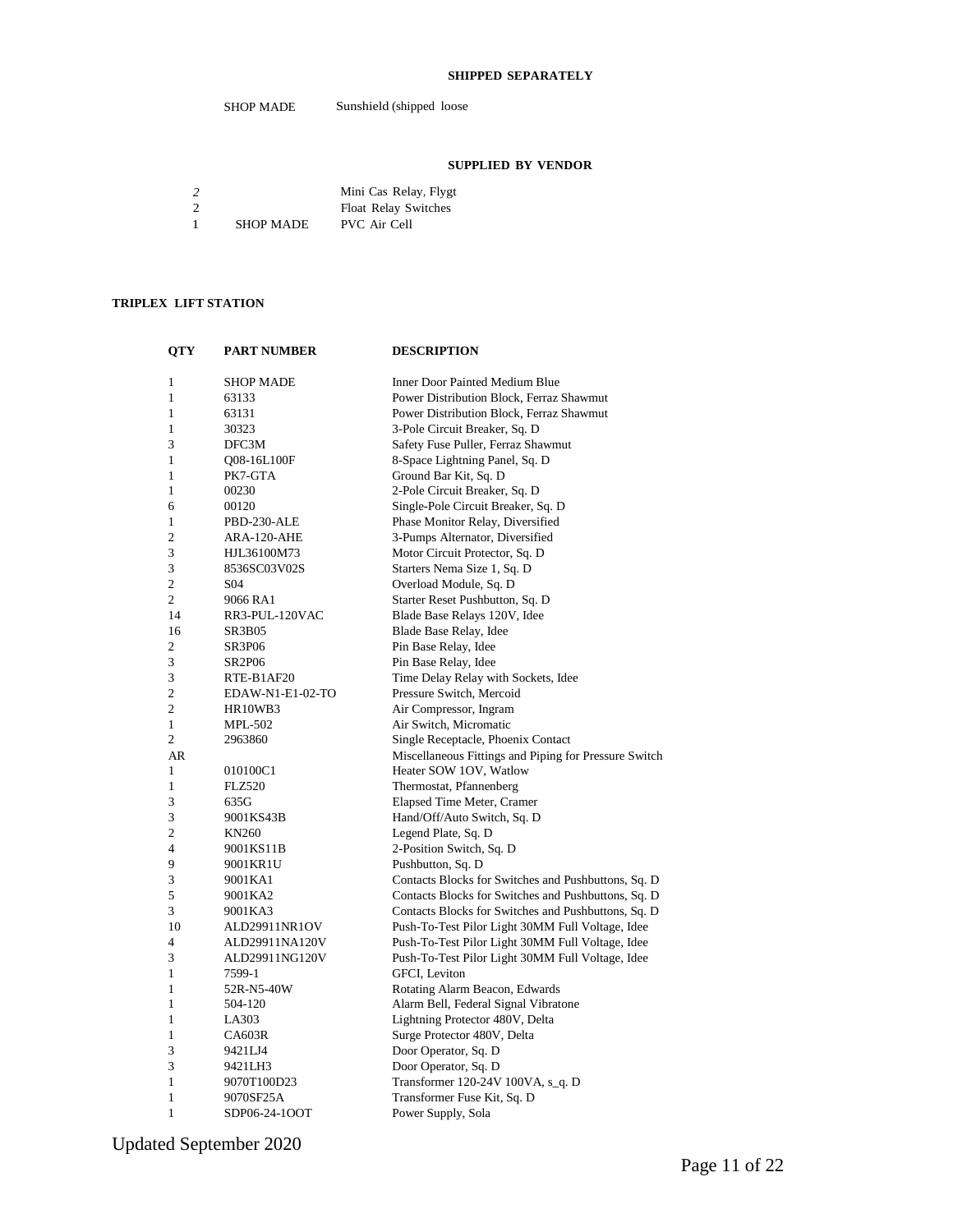| UT |
|----|
|    |

#### SHIPPED SEPARATELY

SHOP MADE sunshield (shipped loose)

#### SUPPLIED BY VENDOR

|                |                  | Mini Cas Relay, Flygt       |
|----------------|------------------|-----------------------------|
| $\overline{2}$ |                  | <b>Float Relay Switches</b> |
|                | <b>SHOP MADE</b> | PVC Air Cell                |

#### **AR: As Required**

#### **12. Air Release Valves**

- A. ARI Model D-025, D-020 (Stainless Steel)
- B. Crispin Valve (7/2015) All Sizes
- C. Municipal Valve & Equipment Company

#### **13. Manhole Covers and Rings, CITY OF SUGAR LAND Specs, (ASTM A 48, AASHTO H-20 Load Rating, Ductile Iron ring and cover – 32" diameter)**

- A. Vulcan Foundry 32" diameter, Model V-2420
- B. Neenah Foundry 32" diameter, Model R-1741-F
- C. East Jordan Iron Works, Inc. 32" diameter, Model V-1420
- D. Star Pipe Products 32" diameter, COMC Spec.
- E. SIP 32" diameter Manhole cover Item 2250

#### **14. Manhole Inserts (No Flow/In-Flow Protector)**

A. Various Mfgs.

#### **15. Manholes (Precast Concrete, CITY OF SUGAR LAND Specifications)**

- A. More-Tex
- B. Southern Precast
- C. Calvert
- D. Gifford Hill
- E. Old Castle Pre-cast (Formerly Brooks Products)
- F. Concrete Products, Inc. (Dalworth)
- G. Old Castle Pre-cast (Precast Systems, Inc.)
- H. Koastal Precast, Inc.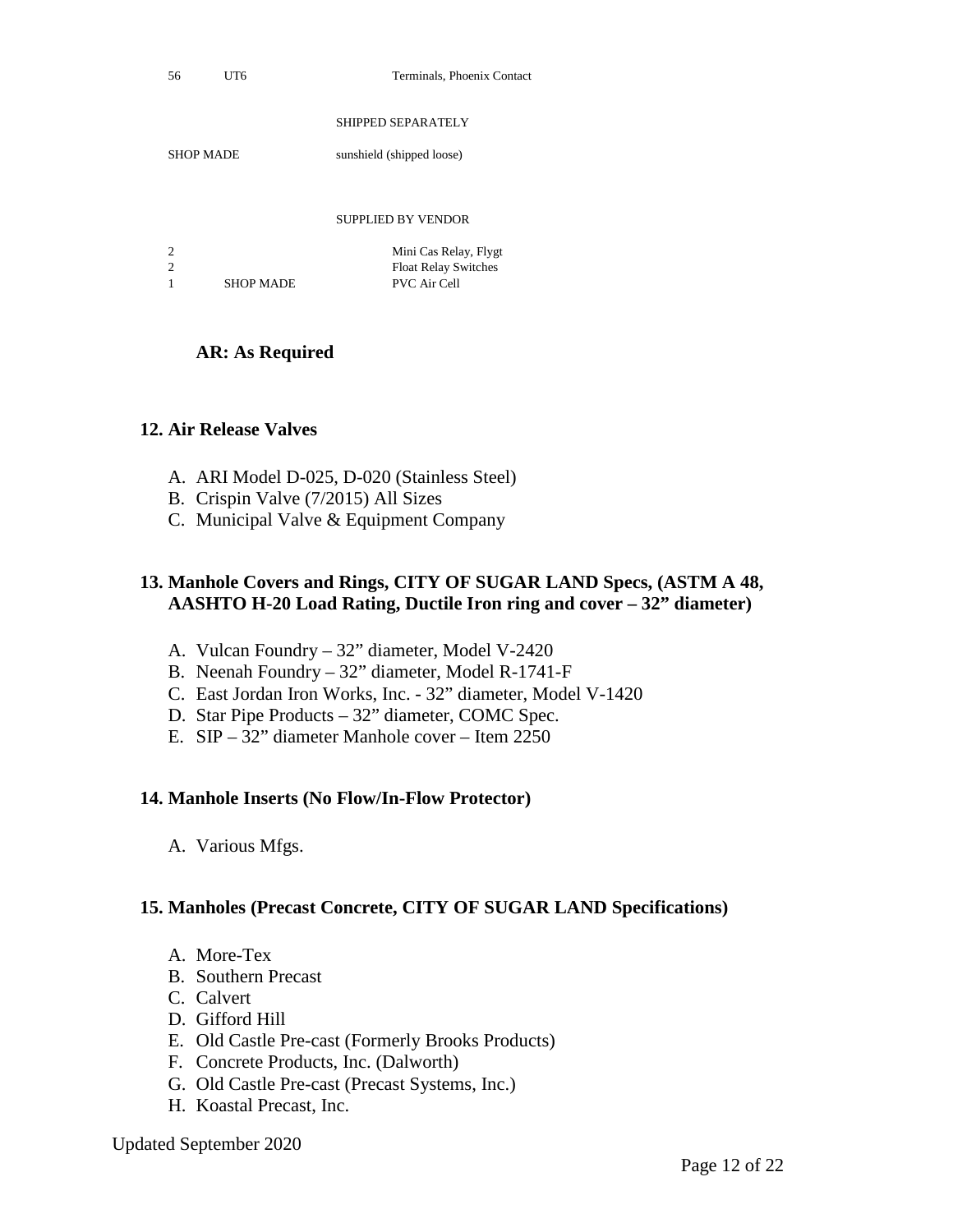- I. Hanson Pipe & Products
- J. JS Concrete Products 48" Pre-cast concrete manholes all types
- K. Rinker

#### **16. Manholes (Corrosion-Resistant Polymer, CITY OF SUGAR LAND Specifications - Requires Specific Approval)**

#### **17. Geotextile Fabric Wrap**

A. Trevira S1114

# **18. Pipe Casing Spacers & End Seals for Bored Crossings**

- A. Pipeline Seal and Insulator (PSI)
- B. GPT Industries Ranger II Series (SEP 2020)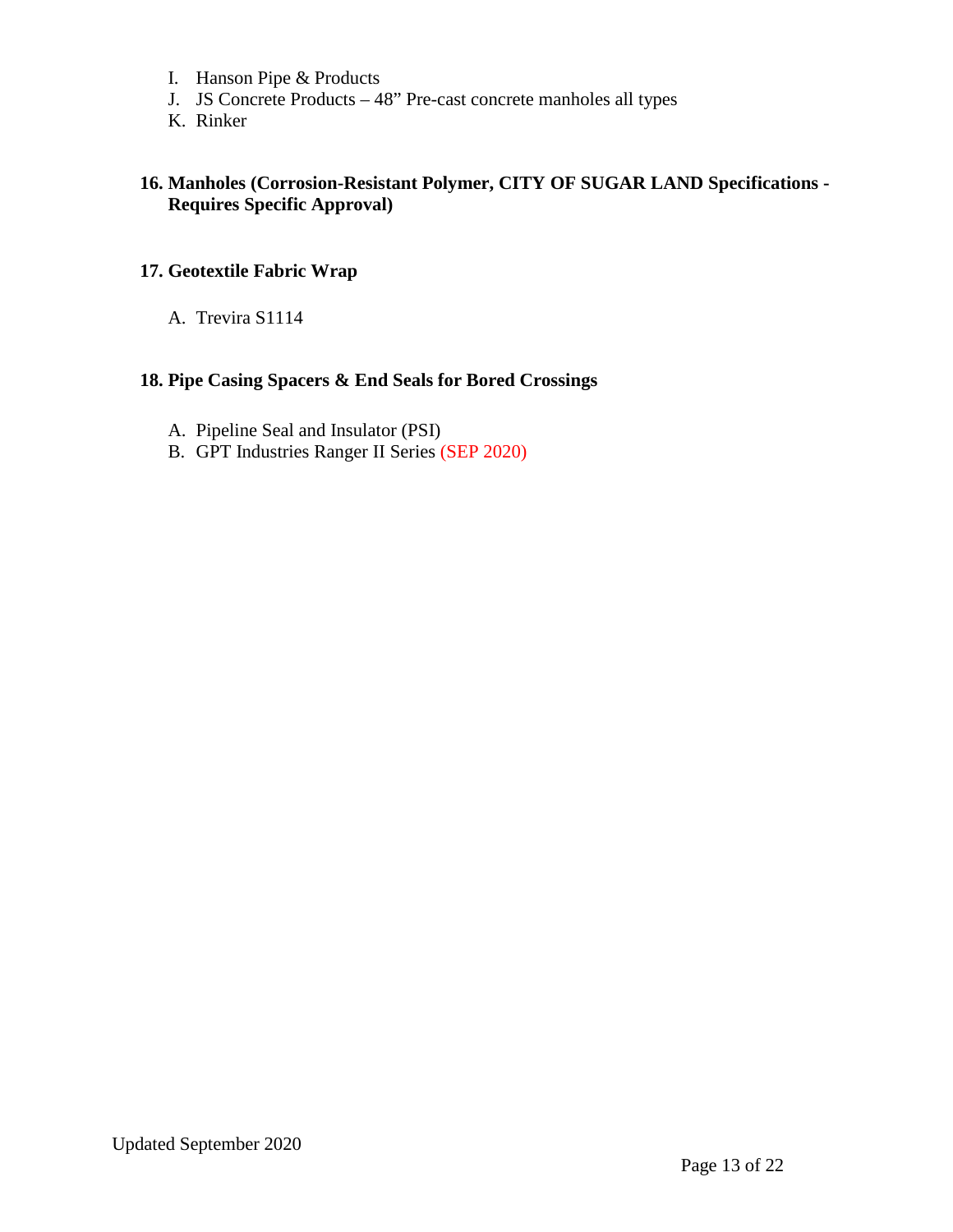# **APPROVED STORM SEWER PRODUCTS LIST**

## **1. Manhole Covers and Rings, CITY OF SUGAR LAND Specifications, (ASTM A 48, AASHTO H-20 Load Rating)**

- A. Vulcan Foundry 32" diameter, Model V-2420
- B. Neenah Foundry 32" diameter, Model R-1741-F
- C. East Jordan Iron Works, Inc. 32" diameter, Model V-1420
- D. Star Pipe Products 32" diameter, COMC Spec.
- E. EJ CO MH cover Assembly Catch Basin V3419 (1495ZPT) (MAY 2020)

#### **2. Storm Inlet Grates and Frames, CITY OF SUGAR LAND Specs, (ASTM A 48, AASHTO H-20 Load Rating)**

- A. Vulcan Foundry
- B. Neenah Foundry
- C. East Jordan Iron Works, Inc.
- D. N.C. Pipe and Precast Products
- E. D&L Supply A-4000 Series Frames and Grates (MAY 2020)

#### **3. Pipe Materials**

A. RCP, 24" and larger at all depths – ASTM C 76 with rubber gasketed joints conforming to ASTM 433 (Various Manufacturers)

#### **4. HDPE PIPE (not approved under pavement)**

- A. HDPE, 24" and larger at all depths AASHTO M-294 (Various Manufacturers)
- B. ADS HP Storm Pipe Dual Wall 12" 60" all depth. (Non-Pressure)
- C. Contech Profile Wall PVC Storm Sewer, 24" and larger ASTM F949-03
- D. DuroMaxx HP Pipe. 24" or larger

#### **5. Reinforced Concrete Box Culverts (ASTM C 789, C 850, C1577, C1677, AASHTO M259, M 273 – Various Manufacturers)**

- A. RCB, 24" X 24" and larger having min. 2' to max. 12' of cover ASTM C 789/AASHTO M 259 joined with "Ramnek" joint sealing compound by K.T. Snyder Co.
- B. RCB, 24" X 24" and larger having less than 2' cover or greater than 12' of cover ASTM C 850/AASHTO M 276 joined with "Ramnek" joint sealing compound by K.T. Snyder Co.
- C. RCB,  $3'$  X 2' and larger ASTM C1577 & C1677 joined with pre-lubricated rubber gaskets. (Revised 3/2012)
- D. Hanson 10'x 6' RCB RAMNEK Joint Sealing Method.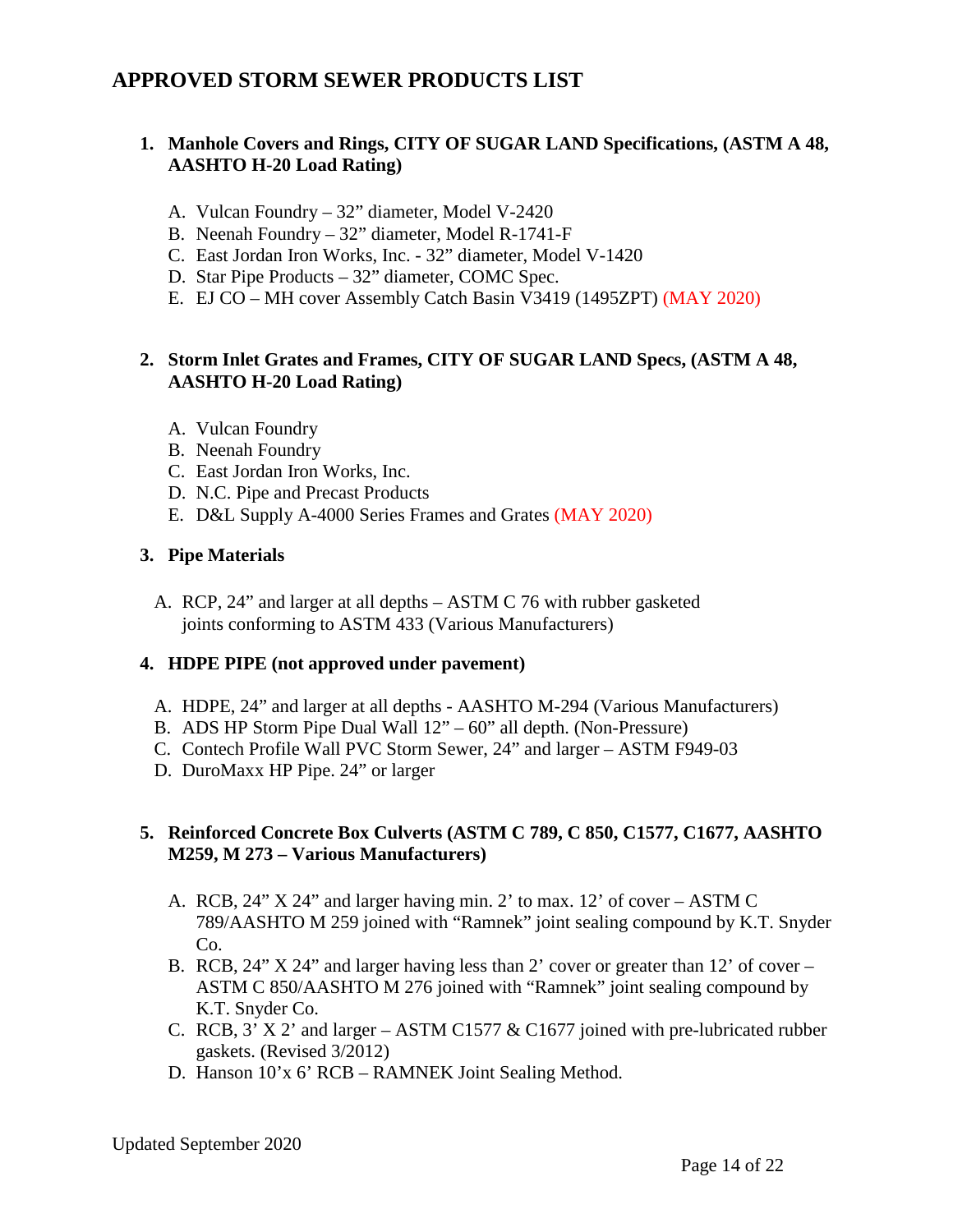# **6. Corrugated Metal Outfall Pipes to Receiving Channels in Drainage Easements (ASTM A762, A742, – Various Manufacturers)**

A. CGMP, 24" and larger to max. depths recommended by manufacturer – polymer coated corrugated steel pipe joined with coupling bands as per manufacturer's recommendations. Minimum thickness required is 12 gauge.

## **7. Manholes and Storm Inlets (Precast Concrete, CITY OF SUGAR LAND Specifications)**

- A. More-Tex
- B. Southern Pre-cast and Concrete Products Inc (Southern Precast)
- C. Calvert
- D. Gifford Hill
- E. Old Castle (Brooks Products)
- F. Concrete Products Inc (Dalworth)
- G. Precast Systems, Inc. (Old Castle)
- H. Koastal Precast, Inc.
- I. JS Concrete Products 48" Pre-cast concrete manholes all types
- J. N.C. Precast Pipe and Precast
- K. AmeriTex Pipe & Products LLC (MAY 2020)

# **8. Manholes (Corrosion-Resistant Polymer, CITY OF SUGAR LAND Specifications – Requires Specific Approval)**

A. United Polymer Technology - Fabri-Kast Solid Cast Polymer (SCP)

# **9. Geotextile Fabric Wrap**

- A. Trevira S1114
- B. Tensar/Contech Tensar TX140 Geogrid

#### **10. Pipe Casing Spacers & End Seals for Bored Crossings**

A. Pipeline Seal and Insulator (PSI)

# **11. Storm Sewer Manhole and Line Rehabilitation**

A. ECO Cast GeoSpray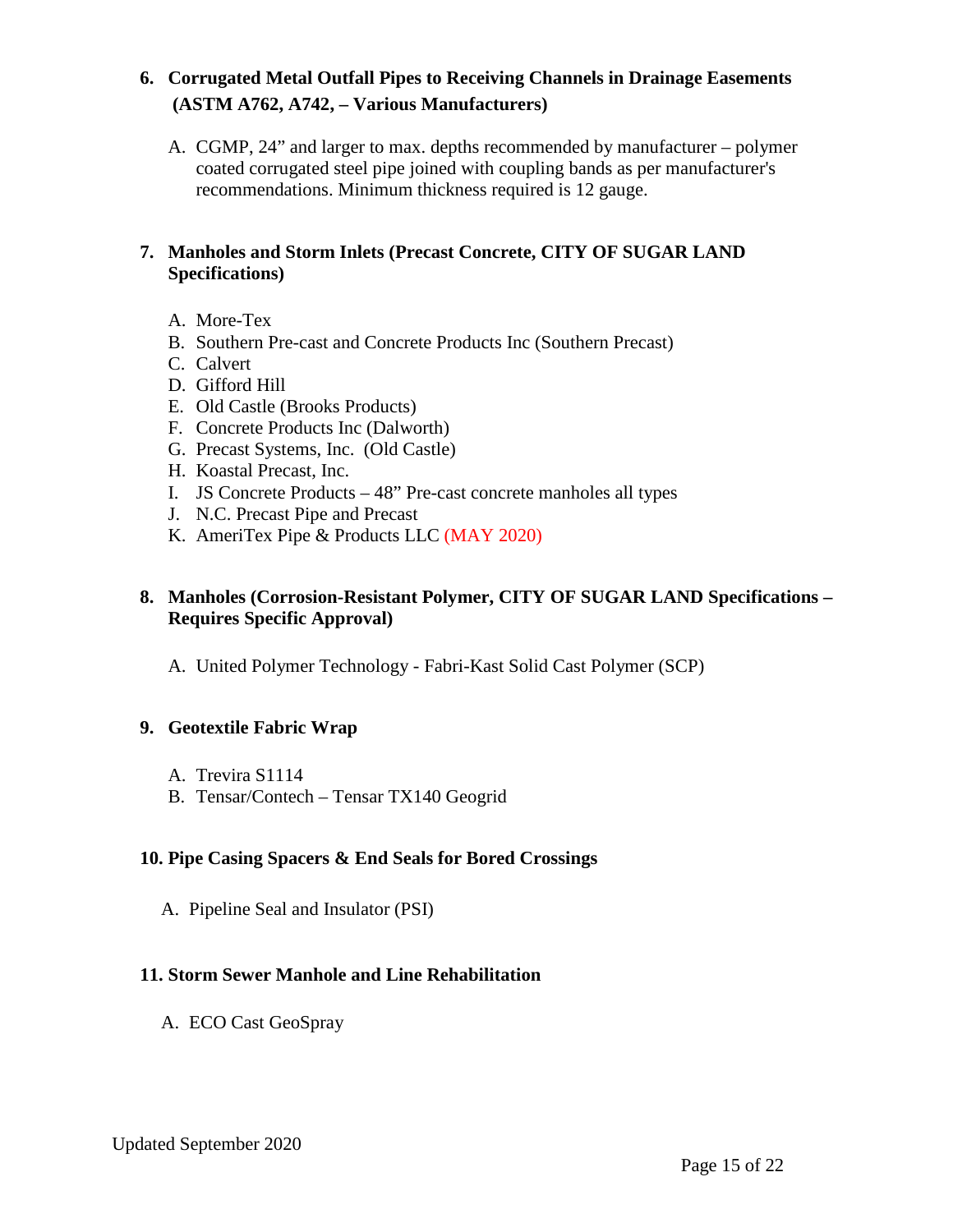## **12. Culvert Lining**

A. Flexamat from Hill Country Culverts

# **APPROVED TRAFFIC/STREET PRODUCTS LIST**

## **1. Raised Pavement Markers**

A. Reflectorized Raised Pavement Markers (3M): Type I-A, Type I-C, Type I-R, Type II-AA, and Type II-CR raised markers (MAY 2020)

## **2. Type Y and Type W Traffic Buttons (ceramic only)**

A. TxDOT approved ceramic traffic buttons. (MAY 2020)

#### **3. Raised Pavement Marker Adhesive**

A. TxDOT approved A&B epoxies (MAY 2020)

## **4. Pavement Markings**

- A. Thermoplastic Pavement Markings (Ennis Flint markings with TxDOT Type 1 materials).
- B. Water Base Reflectorized Paint Pavement Markings (TxDOT Approved)
- C. Marking Removal Paint (sandstone color.
- D. In Pavement Lights (ITEM)

#### **5. Crack and Joint Sealant (Various Manufacturers)**

A. Elastometric-type, Hot-pour Joint Sealant conforming to TxDOT Item 433 and TxDOT Departmental Material Specification D-9-6310

#### **6. Not USED** (MAY 2020)

#### **7. Road Marker Posts**

A. Carsonite # CRM-375 (or equivalent)

# **8. Delineator Post w/ Base (Boltdown)** (MAY 2020)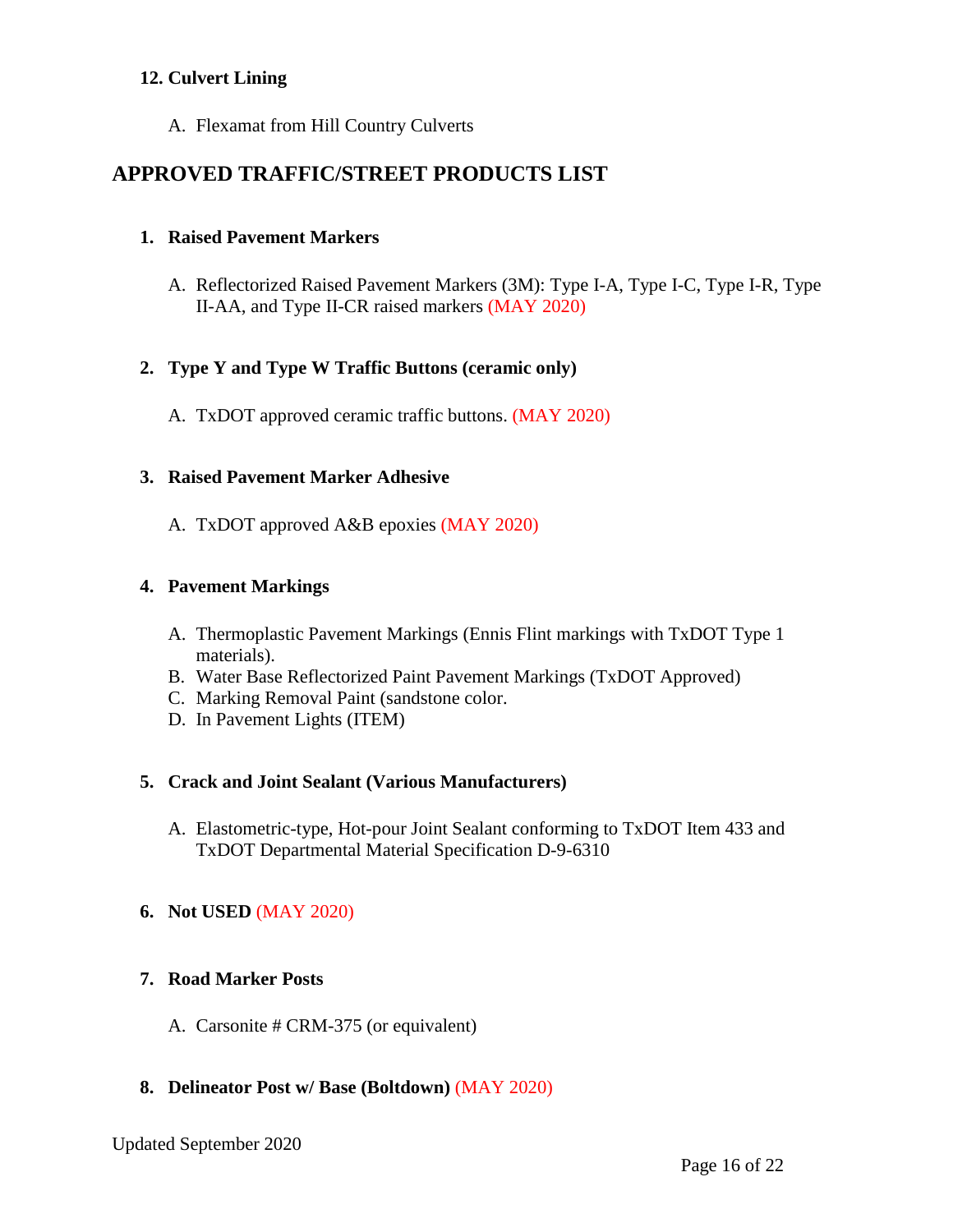A. Pexco FG-300 or similar Davidson product. (MAY 2020)

## **9. Concrete Curing Membranes (Various Manufacturers)**

A. Liquid membrane-forming Curing Compound conforming to TXDOT DMS-8120.

## **10. Chemical Stain for Use On Ramps for Handicapped Access, Cola Color (A.D.A., Texas Accessability Standards.)**

A. Kemiko Concrete Products – "Cola" color (or equivalent)

# **11. Not USED** (MAY 2020)

## **12. Curb Drains**

A. 'ADDA' Curb Drain – Galvanized Model (or Equivalent)

#### **13. Traffic Signal Hardware (ALL material and manufacture products pertaining to traffic control signal, lighting, and associated appurtenances shall conform with the City of Sugar Land Specifications)** (MAY 2020)

- A. Vehicle Signal Heads (Trafficware or McCain) (polycarbonate) (black or match existing) (MAY 2020)
- B. Vehicle Signal LEDs (GE GTx) (12-inch) (incandescent) (clear)
- C. Vehicle Signal Backplates (Trafficware or McCain) (0.125-inch vacuum-formed ABS plastic) (black) (MAY 2020)
- D. Vehicle Signal Visors (TxDOT-approved products list) (geometricallyprogrammed) (12-inch) (polycarbonate) (black or match existing) (MAY 2020)
- E. Signal Mast Arm clamp kits (Sky Bracket)
- F. Pedestrian Signal Heads (TxDOT-approved products list) (aluminum) (clamshell and zigzag visor) (black)
- G. Pedestrian Signal LEDs (TxDOT-approved products list) (Countdown) (clamshell and zigzag visor) (incandescent)
- H. Pedestrian Push Buttons (Polara Bulldog III with model #APBC-x aluminum cup) (piezo) (black)
- I. Audible Push Button System (Campbell Guardian APS System) (black) (MAY 2020)

# **14. Traffic Signal Poles**

A. Vehicle signal mast poles and arms (KW) (supplied by the City for City funded projects) (MAY 2020)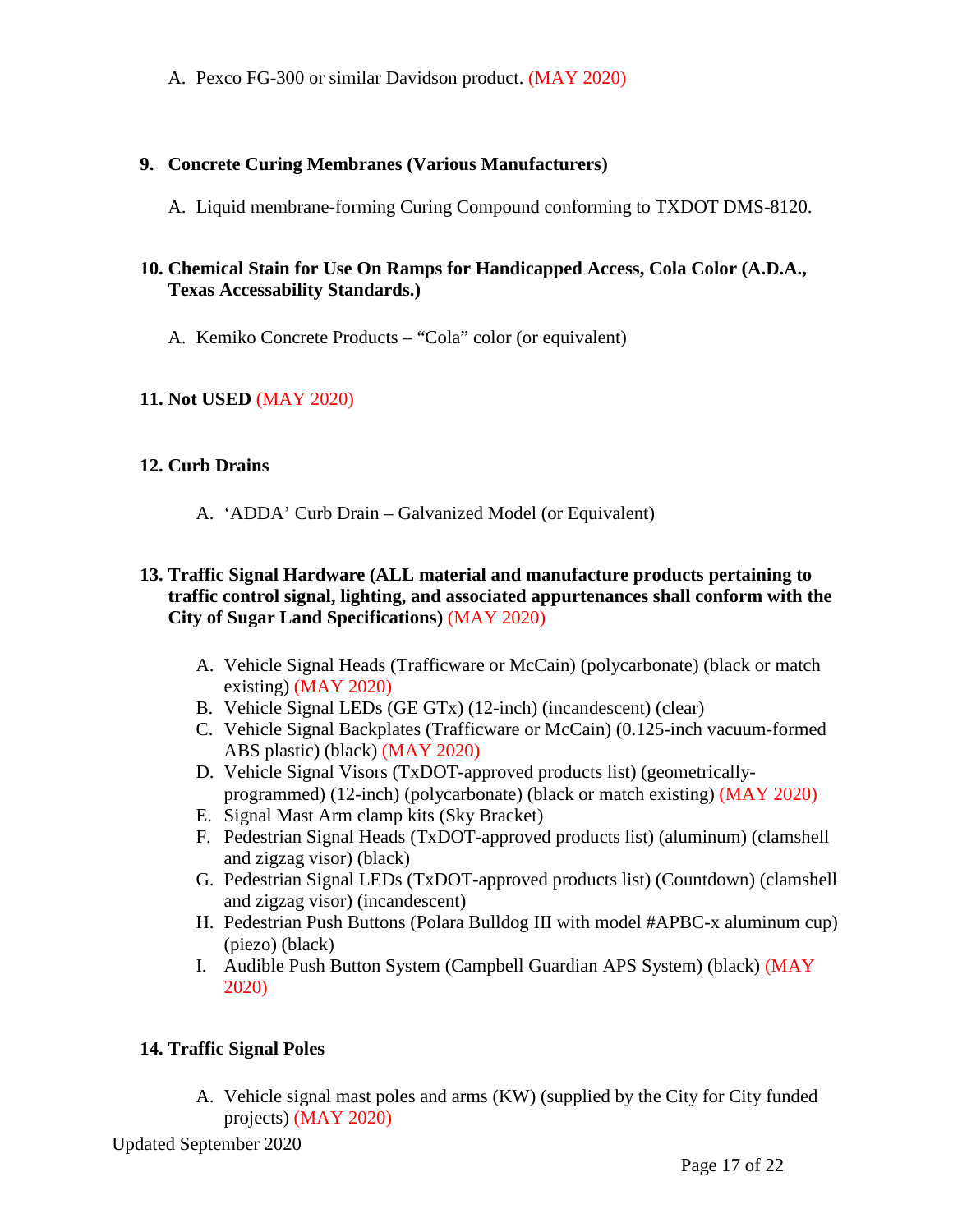B. Pedestrian signal poles (KW) (supplied by the City for City funded project) (MAY 2020)

## **15. Signs** (MAY 2020)

A. Sign Sheeting (3M Diamond Grade DG3 Reflective sheeting only) (MAY 2020)

#### **16. Traffic Cabinet Equipment**

- A. Traffic Cabinet (Trafficware) (see city specification) (MAY 2020)
- B. NEMA TS2 Traffic Cabinet (Trafficware) (2, 16-channel detection racks) (double doors)
- C. 980 ATC Controller (Trafficware) (Ethernet & USB faceplate)
- D. EDI MMU2-16LEip (Trafficware) (SEP 2021)
- E. UPS Module (Alpha FXM 2000)
- F. UPS Batteries (Alpha 240 XTV) (MAY 2020)
- G. UPS Automatic Bypass Switch (Alpha UATS)
- H. UPS Battery Charge Management System (Alpha Guard) (48V)

#### **17. Communications Hardware**

- A. Wireless / Fiber Communications Switch (Cisco IE-4000) (MAY 2020)
- B. Wireless Subscriber Module (Cambium PMP 400) (4.9 GHz)
- C. Wireless Access Point (Motorola 7161) (5.8 GHz)
- D. Wireless system surge protector (Citel MJ8-POE-B)
- E. Pan-tilt-zoom cameras (Bosch Autodome Starlight 5000i) (clear glass) (Bosch NDA-U pendant wall mount equipment) (MAY 2020)

#### **18. Signal Luminaire**

A. LED luminaire (Holophane Acrylic Washington Postlite II) (Type III optics) (500ma) (clear acrylic diffuser) (black finish) (neutral white color) (MAY 2020)

#### **19. Emergency Preemption System**

- A. Preemption Detectors (Global Traffic Technologies) (Opticom Model 721)
- B. Preemption Detection Card (Global Traffic Technologies) (Opticom Model 764)

#### **20. School Zone Flasher System**

Updated September 2020 A. Solar Flasher Batteries (UB 121000, 12-volt, 100-amp)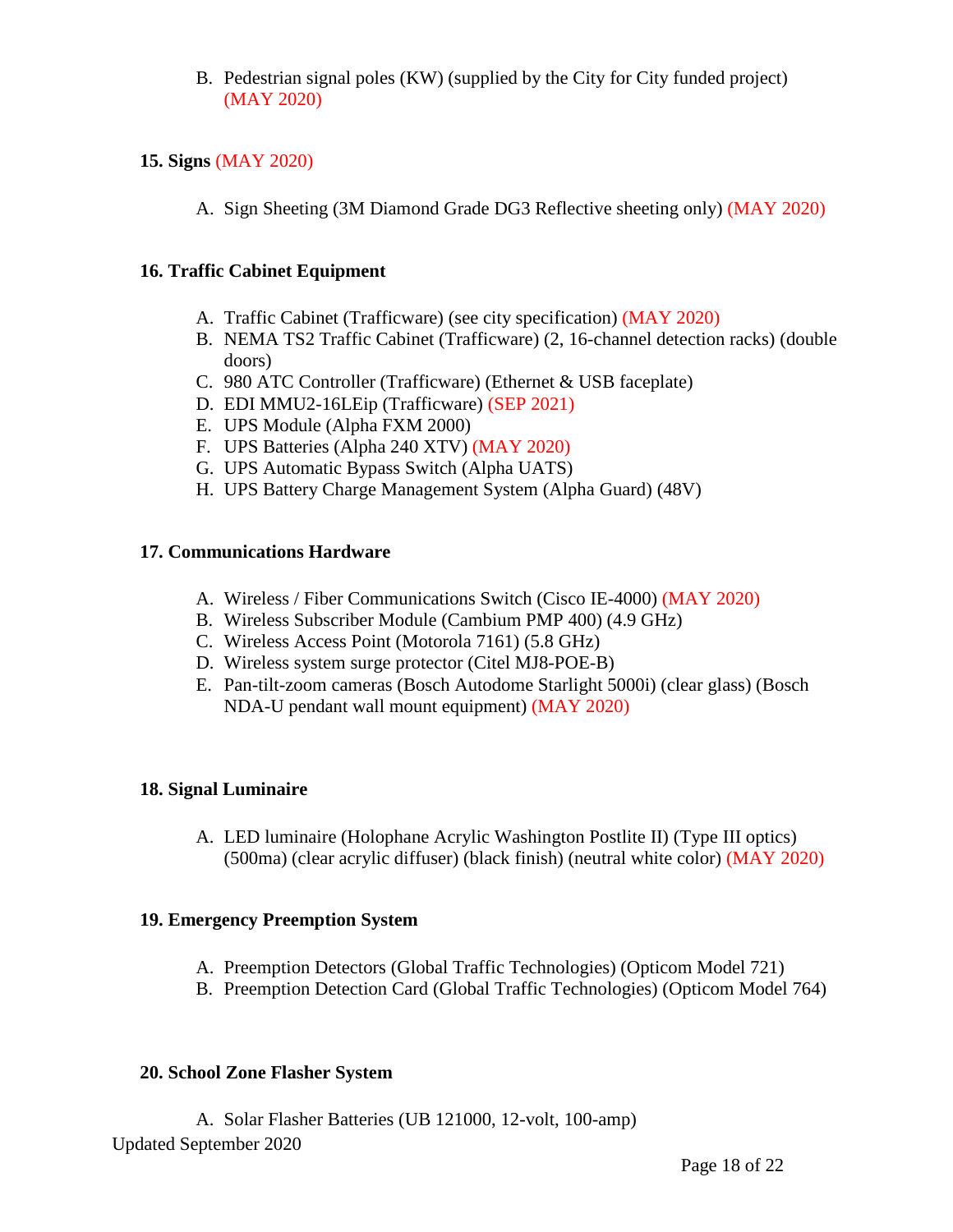- B. Battery Charge Controllers (MorningStar ProStar PS-15M)
- C. School Zone Flasher Processor (AI-500-070)

#### **21. Vehicle Detection Systems**

- A. Pod Magnetometer Detection System (Trafficware)
- B. Loop Detection wire lead-in (TxDOT-approved products list) (2/C #14 AWG)
- C. Loop Detection cards (TxDOT-approved products list)
- D. Wavetronix Smart Matrix Sensor System (MAY 2020)

#### **22. Traffic Signal Cables**

- A. 7/C #12 AWG signal cable (TxDOT-approved products list) (stranded)
- B. 4/C #12 AWG signal cable (TxDOT-approved products list) (stranded)
- C. 2/C #12 AWG signal cable (TxDOT-approved products list) (stranded)
- D. 2/C #12 AWG tray cable for base lights (TxDOT-approved products list)
- E. 1/C #4 XHHW power cable (TxDOT-approved products list)
- F. 1/C #4 AWG bare power ground (TxDOT-approved products list)
- G. 1/C #6 AWG bare conduit ground (TxDOT-approved products list)
- H. 4/C #12 AWG tray cable for luminaires (TxDOT-approved products list)
- I. 3/C #20 AWG preemption cable (Opticom Model 138)
- J. 19/C #14 AWG wayside horn cable (Belden 28097A)
- K. Cat 5E cable (Belden 7919A)

#### **23. Traffic Signal Conduit**

- A. Rigid metal conduit (TxDOT-approved products list) (galvanized) (underground)
- B. PVC conduit (TxDOT-approved products list) (schedule 80) (underground)

#### **24. Signal Pull Boxes**

- A. Detection loops box (TxDOT-approved products list) (Type A) (11.5" x 21.0" x  $20.0"$  ID)
- B. Signal cable / detection box (TxDOT-approved products list) (Type D) (15.25" x 28.25" x 20.0" ID)
- C. Signal / communications box (TxDOT-approved products list) (19.5" x 31.0" x  $20.0"$  ID)

#### **25. Electrical Service**

A. Electrical service (COSL specifications) [Type D 120/240 070 (NS) SS (E) SP (U)] (2195 key)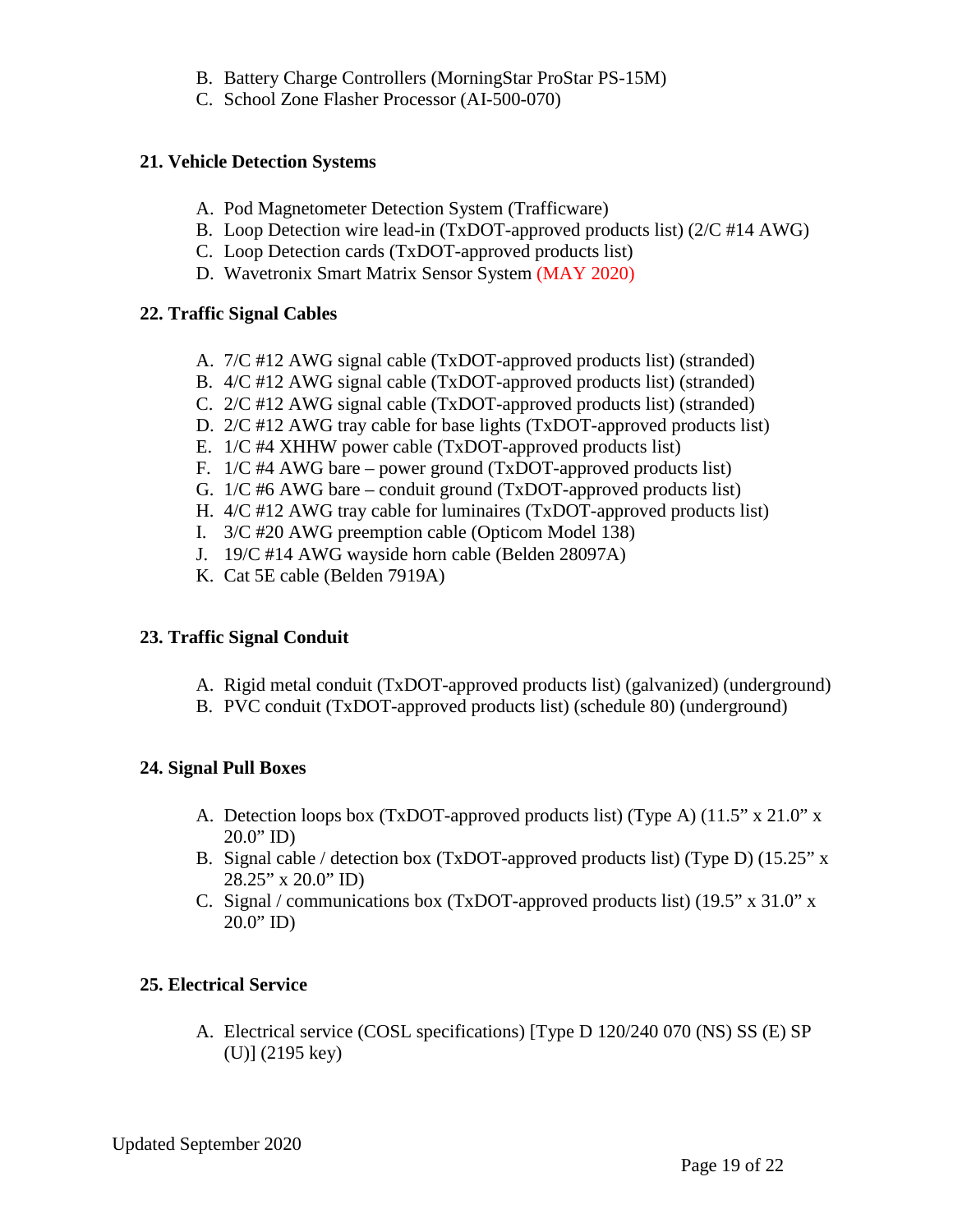#### **26. Railroad Systems** (MAY 2020)

- A. CTC, Inc. Wayside Horn System
- B. Doppler Unit (Decatur SI-3)
- C. Railroad monitor processor (Wilke Icon 201)
- D. Power Supply (MDR-40 series)
- E. Terminal Server (Digi TS1)
- F. Preempt Relay (Magnecraft 120 VAC)
- G. RS 232 surge suppressor (B&B Electronics 232HESP)
- H. ADAM-6060 ethernet I/O unit

#### **27. Pavement Reinforcement Alternatives**

A. GatorBar (#3 Bar) (Sidewalk Application Only)

#### **28. Pavement**

A. Tex-Trude, TEX-CAP (PVC Joint Cap) (MAY 2020)

#### NOTE:

Materials and manufactured items utilized for construction of public infrastructure in public rights-of-way and easements within the corporate limits and extraterritorial jurisdiction of CITY OF SUGAR LAND, Texas shall comply in all respects with those listed above in this Approved Products List.

Materials and manufactured items not listed herein may be submitted to the Engineering Department for review and consideration on a case-by-case basis. In no instance shall such items be installed without specific approval having been granted by the Engineering Department prior to construction.

APPROVED BY:

, P.E., Ph.D.

Jessie Li, P.E., Ph.D. City Engineer

34 Pulsla , P.E.

Brian Butscher, P.E. Director of Public Works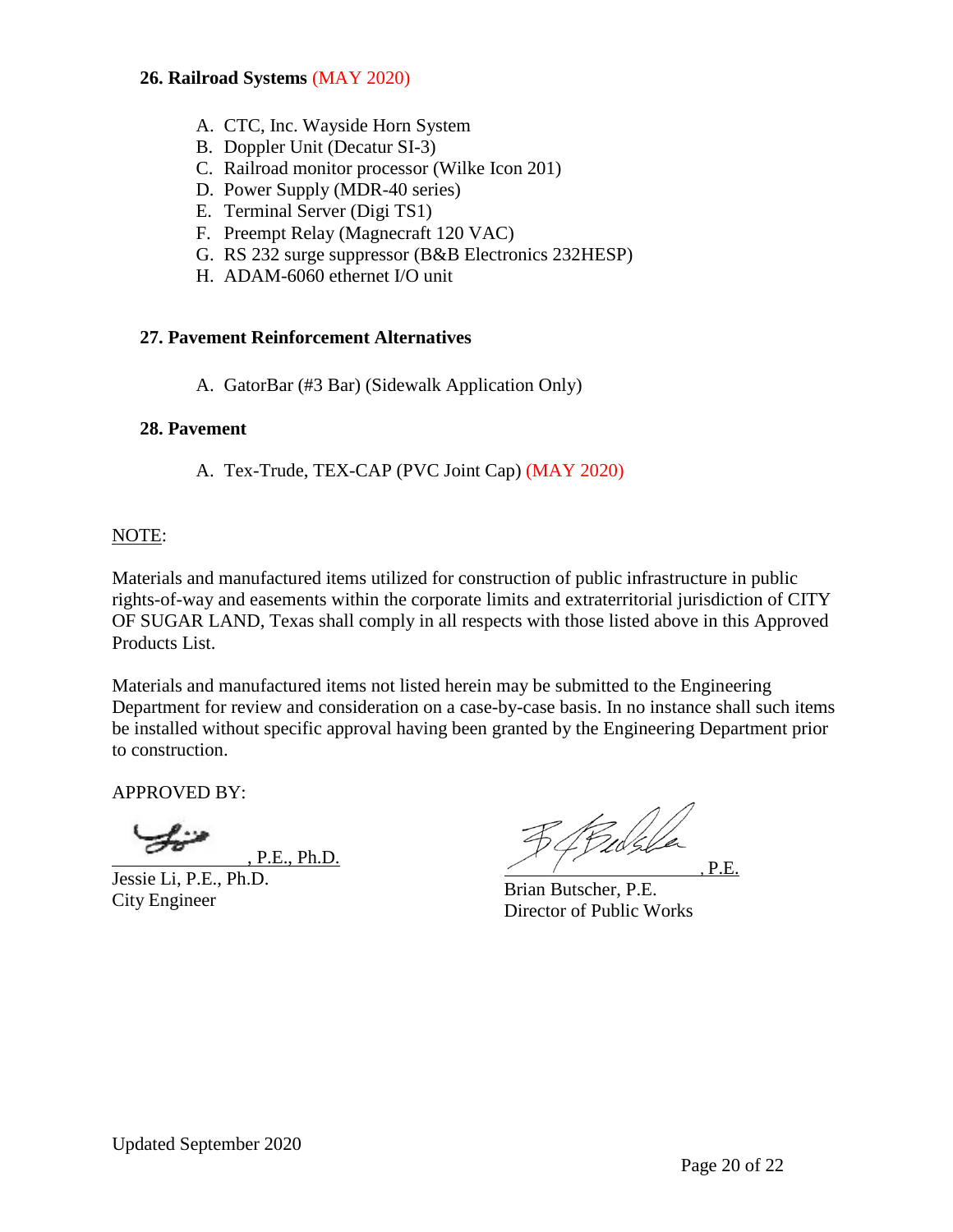# **ATTACHMENT A**

# **CITY OF SUGAR LAND ENGINEERING DEPARTMENT**

# **PRODUCT APPROVAL APPLICATION**

#### **Instructions**

All information requested below must be submitted in full. Please label each section with the item number conforming to the list below. The Committee will review no application until the submittal is complete. Failure to provide full disclosure may be grounds for disapproval of product.

Revisions to the City of Sugar Land's Approved Product List are issued at the end of each calendar quarter. Applications must be received a minimum of 4-weeks prior to the end of each quarter to be considered for approval for that quarter.

**Provide One (1)** Electronic Copy, via email, or drop box link. Contact Engineering Department at 281.275.2780 for directions in how to submit.

And/or

**One** (1) Copy in a USB, or thump drive to.

City Engineer Attn: Product Approval Application City of Sugar Land 2700 Town Center Blvd. N. Sugar Land, TX 77478

#### **Item #**

- 1. Basic general information Provide all information requested on attached form (Item 1, below).
- 2. Existing Installations of Product The following data is requested on representative installations of your product. A sample form (Item 2) is attached or you may use your own tabular format. Failure to disclose representative installations can be grounds for disapproval of product.
- 3. Describe materials of construction (including relevant industry standards e.g., ASTM, ANSI, AWWA, etc.), special manufacturing processes and quality control measures used in the manufacture and installation of your product. Include copies of relevant referenced specifications or standards. Also include Material Safety Data Sheets (MSDS) and National Sanitary Foundation (NSF) testing results in all products in contact with potable water or otherwise providing an exposure to operations or maintenance personnel.

Updated September 2020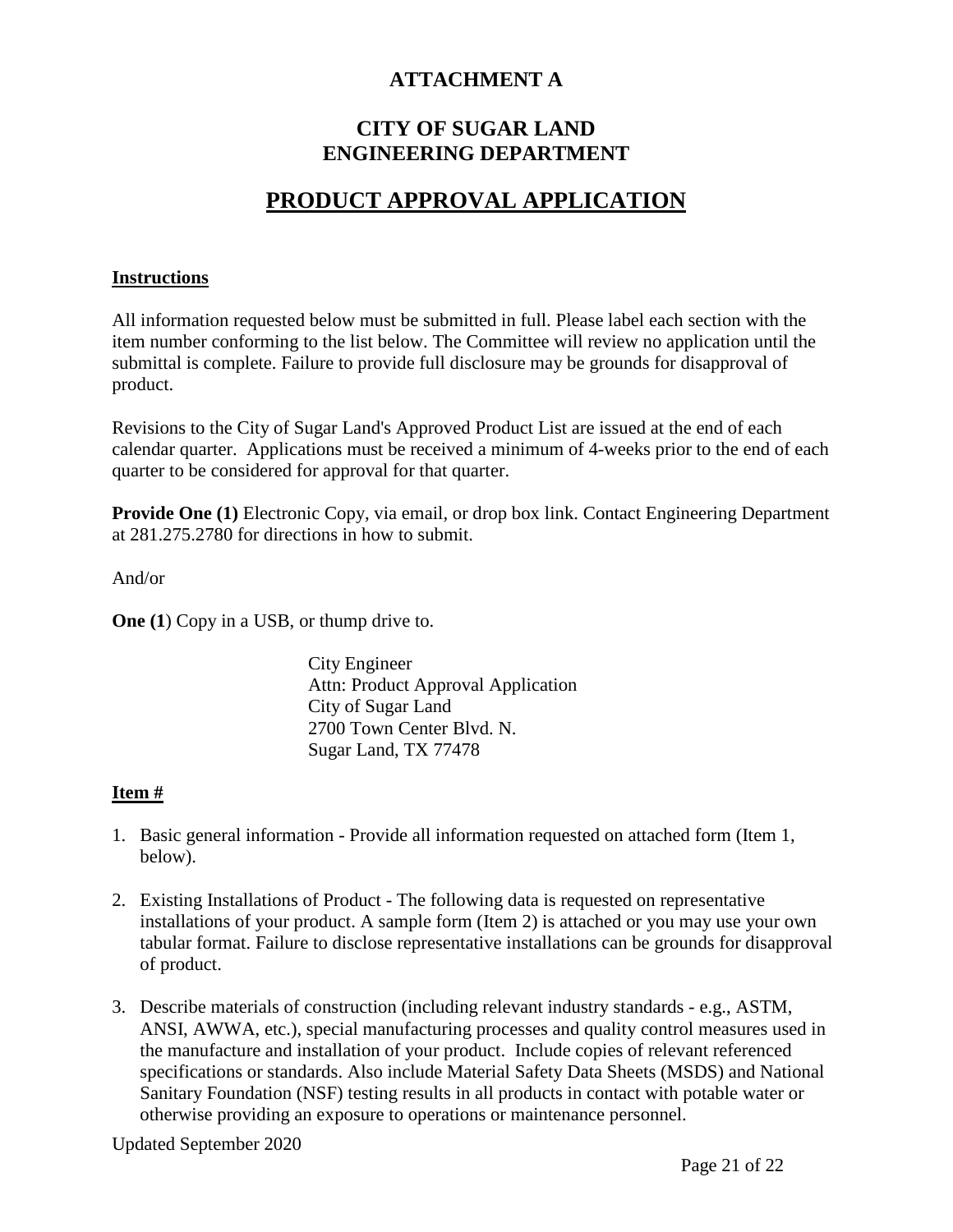- 4. Indicate if there are any special conditions (such as pipe size) for optimal performance of the product. Specify conditions or requirements for optimal performance. Where appropriate, include the engineering data required for proper application of the product. Indicate relevant safety factors, and pressure, temperature, or environmental limits.
- 5. Are current City of Sugar Land technical specifications adequate for inclusion of the product? Are exceptions to the City specifications being requested?
- 6. Provide Certifications of Compliance to applicable City of Sugar Land standards and codes.
- 7. Engineering Design Guide Attach a copy of the Engineering Design Guide or Installation Guide for the proposed product. This document should indicate that it was prepared under the supervision of a Registered Professional Engineer in the state of the manufacturer. Should engineering certification not be a part of the standard printed documents, a letter should be provided from the manufacturer that the Engineering Design Guide was prepared under the supervision of a Registered Professional Engineer. The name, seal, registration number and expiration date of the supervising engineer should be included in either the design guide as the accompanying letter.
- 8. Client References Provide names, addresses, phone numbers and job identification of current and past clients. The City will contact selected references concerning product performance.
- 9. Provide copies of tests conducted by independent testing companies showing conformance with industry standard and City's specification established for the product.
- 10. Provide information relating to patents, licenses and/or franchises held on the product. Include specific descriptions and relevant data such as patent (license) number and date issued.
- 11. Provide any other related information. Although not required, our application submittal may include other data to assist the Committee in evaluating the product for use on City of Sugar Land projects. This information could include brochures, videotapes, product samples and/or photographs. The Committee cannot be responsible for return of these materials. One (1) copy of video tapes and product samples is sufficient for committee review.